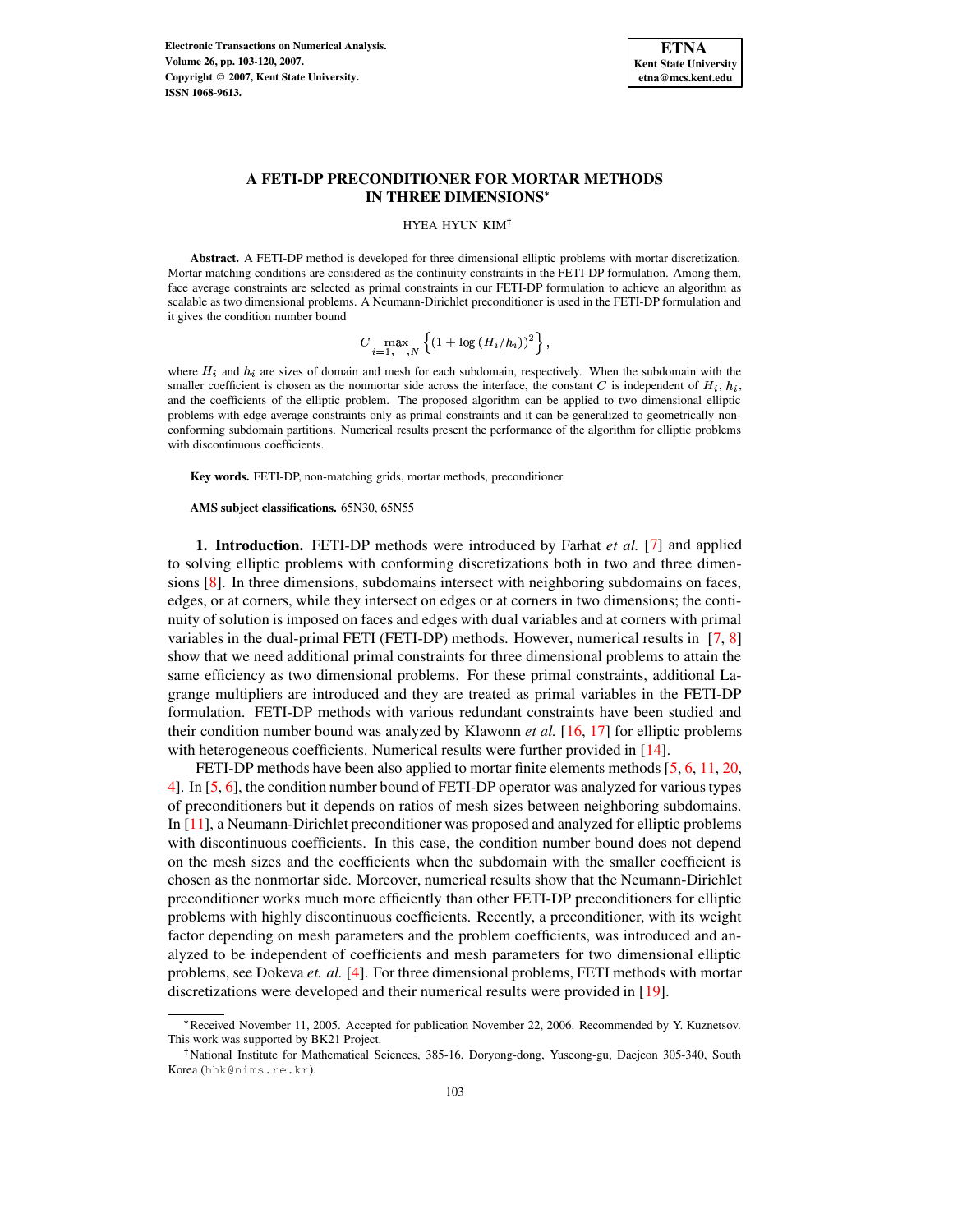The primary contribution of our work is the extension of the FETI-DP method in [\[11\]](#page-16-7) to three dimensional problems and to the second generation of mortar methods. In [\[11\]](#page-16-7), vertex continuity constraints are introduced as primal constraints. However, for the three dimensional case we need primal constraints other than the vertex constraints to obtain a method as scalable as the two dimensional case in  $[11]$ . We select as constraints that averages of the solution across subdomain interfaces are the same, which are the so-called face constraints in [\[17\]](#page-16-3). Similarly to the previous work in [\[11\]](#page-16-7), we propose a Neumann-Dirichlet preconditioner for the FETI-DP formulation and show that the condition number bound

$$
C \max_{i=1,\cdots,N} \left\{ \left(1 + \log \left(H_i/h_i\right)\right)^2 \right\}
$$

holds for elliptic problems with discontinuous constant coefficients. Here,  $H_i$  and  $h_i$  are sizes of domain and mesh for each subdomain, respectively, and the constant  $C$  is independent of  $H_i$ ,  $h_i$ , and the coefficients of elliptic problems. In our FETI-DP formulation, we follow a change of basis formulation introduced in [\[15,](#page-16-9) [18\]](#page-16-10). The change of basis makes the analysis of FETI-DP algorithms easier when primal constraints other than the vertex continuity constraints are used. Moreover it gives an efficient and robust implementation of FETI-DP algorithms [\[12,](#page-16-11) [13\]](#page-16-12).

We note that edge average constraints can be considered as primal constraints for two dimensional problems. The continuity constraints at vertices can not be selected as primal constraints for the second generation of mortar methods [\[1\]](#page-16-13). We are able to extend the result in [\[11\]](#page-16-7) to the second generation of mortar methods by introducing edge average constraints and using the change of basis formulation. Furthermore, the condition number bound estimate of this case can be carried out similarly to three dimensional case presented in this paper.

This paper is organized as follows. In Section [2,](#page-1-0) we introduce finite element spaces and norms and in Section [3,](#page-4-0) we derive the FETI-DP formulation with the Neumann-Dirichlet preconditioner. Section [4](#page-9-0) is devoted to analyzing the condition number bound of the FETI-DP algorithm. Numerical tests are presented in Section [5.](#page-12-0)

<span id="page-1-0"></span>Throughout the paper, C or  $c \leq C$ ) denotes a generic positive constant that does not depend on any mesh parameters or on the coefficients of the elliptic problems.

### **2. Finite element spaces and norms.**

**2.1.** A model problem and Sobolev spaces. Let  $\Omega$  be a bounded polyhedral domain in  $\mathbb{R}^3$  and  $L^2(\Omega)$  be the space of square integrable functions defined in  $\Omega$  equipped with the norm

$$
\|v\|_{L^2(\Omega)}^2:=\int_\Omega v^2\,dx.
$$

The space  $H^1(\Omega)$  is the set of functions, which are square integrable up to the first weak derivatives, and the norm is given by

$$
\|v\|_{H^1(\Omega)}:=\left(\int_\Omega \nabla v\cdot \nabla v\,dx+\frac{1}{d_\Omega^2}\int_\Omega v^2\,dx\right)^{1/2},
$$

<span id="page-1-1"></span>where  $d_{\Omega}$  denotes the diameter of  $\Omega$ .

We consider the following model elliptic problem:

Find  $u \in H^1(\Omega)$  such that

(2.1) 
$$
-\nabla \cdot (\rho(x)\nabla u(x)) = f(x), \quad x \in \Omega, u(x) = 0, \quad x \in \partial\Omega,
$$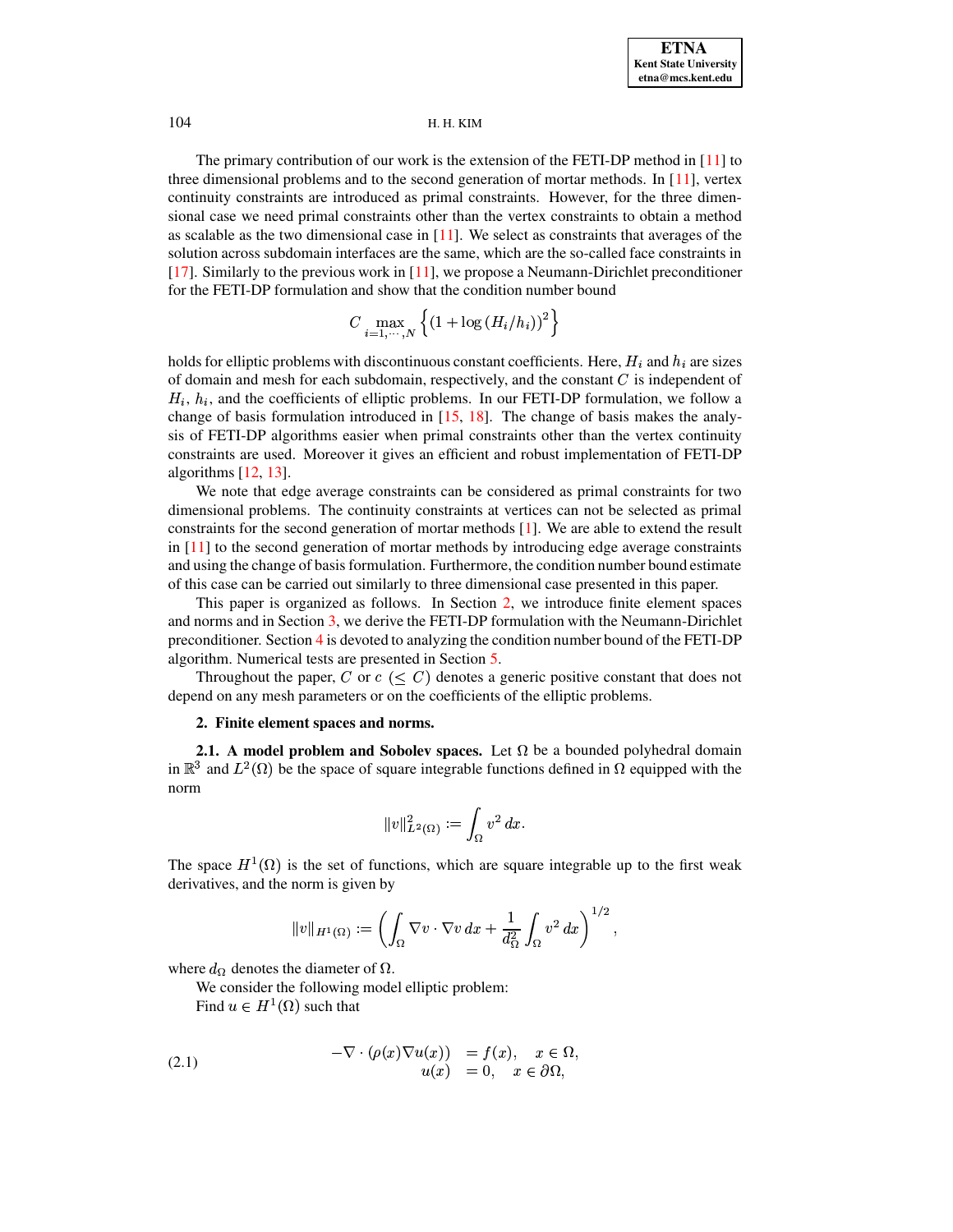where  $f(x)$  is a square integrable function and  $\rho(x)$  is a positive and bounded function in  $\Omega$ .

Let  $\Omega$  be partitioned into non-overlapping polyhedral subdomains  $\{\Omega_i\}_{i=1}^N$ . We assume that the partition is geometrically conforming, which means that each subdomain intersects its neighboring subdomains on a full face, a full edge or at a vertex. Each subdomain  $\Omega_i$ is equipped with a quasi uniform triangulation  $\Omega_i^h$ , which consists of tetrahedrons. These triangulations need not be aligned across subdomain interfaces.

Each subdomain  $\Omega_i$  is equipped with a conforming linear finite element space<br>  $X_i := \{ v \in H^1_D(\Omega_i) : v|_{\tau} \in P_1(\tau), \tau \in \Omega_i^h \},\$ 

$$
X_i := \{ v \in H_D^1(\Omega_i) \; : \; v|_{\tau} \in P_1(\tau), \; \tau \in \Omega_i^h \},
$$

where  $H_D^1(\Omega_i) := \{ v \in H^1(\Omega_i) : v = 0 \text{ on } \mathbb{R} \}$ <sup>6</sup>  $(\Omega_i) : v = 0 \text{ on } \partial\Omega \cap \partial\Omega_i \}$  and  $P_1(\tau)$  is a set of polynomials of degree  $\leq 1$  in  $\tau$ . We assume that

<span id="page-2-0"></span>
$$
\rho(x) = \rho_i, \quad \forall x \in \Omega_i,
$$

where  $\rho_i$  is a positive constant. A bilinear form  $a_i(\cdot, \cdot) : X_i \times X_i \to \mathbb{R}$  is defined as

(2.2) 
$$
a_i(u_i, v_i) := \rho_i \int_{\Omega_i} \nabla u_i \cdot \nabla v_i dx.
$$

We now introduce Sobolev spaces defined on the boundaries of subdomains. The space has been a series of the contract of the contract of the contract of the contract of the contract of the contract of  $^{1/2}(\partial\Omega_i)$  is the trace space of  $H^1(\Omega_i)$  equipped with the norm

$$
\|w_i\|_{H^{1/2}(\partial \Omega_i)}^2 := |w_i|_{H^{1/2}(\partial \Omega_i)}^2 + \frac{1}{d_{\Omega_i}} \|w_i\|_{L^2(\partial \Omega_i)}^2,
$$

where

$$
\left|w_i\right|^2_{H^{1/2}(\partial\Omega_i)}:=\int_{\partial\Omega_i}\int_{\partial\Omega_i}\frac{|w_i(x)-w_i(y)|^2}{|x-y|^3} \,d s(x)\,d s(y).
$$

For any face  $F_{ij} \in \partial \Omega_i$ ,  $H_{00}^{1/2}(F_{ij})$  is the set of functions in  $L^2(F_{ij})$  whose zero extension into  $\partial\Omega_i$  is contained in  $H^{1/2}(\partial\Omega_i)$  and is equipped with the norm

<span id="page-2-2"></span>
$$
\|v\|_{H_{00}^{1/2}(F_{ij})}^2:=|v|_{H^{1/2}(F_{ij})}^2+\int_{F_{ij}}\frac{v^2(x)}{{\rm dist}(x,\partial F_{ij})}\,ds.
$$

From Section 4.1 in [\[25\]](#page-17-2), we have the following relation for  $v \in H_{00}^{1/2}(F_{ij})$ : 5], we have the following relation for  $v \in H_{00}^{1/2}(F_{ij})$ :

$$
(2.3) \t\t\t c\|\widetilde{v}\|_{H^{1/2}(\partial\Omega_i)} \le \|v\|_{H^{1/2}_{00}(F_{ij})} \le C\|\widetilde{v}\|_{H^{1/2}(\partial\Omega_i)},
$$

<span id="page-2-1"></span>where  $\tilde{v}$  is the zero extension of v to  $\partial\Omega_i$ , i.e.,  $\tilde{v} = v$  on  $F_{ij}$  and  $\tilde{v} = 0$  on  $\partial\Omega_i \setminus F_{ij}$ .

**2.2. Mortar matching conditions.** Let us define

$$
X := \left\{ v \in \prod_{i=1}^{N} X_i : v \text{ is continuous at subdomain vertices} \right\}
$$

and

$$
W := \left\{ w \in \prod_{i=1}^{N} W_i, : w \text{ is continuous at subdomain vertices} \right\},
$$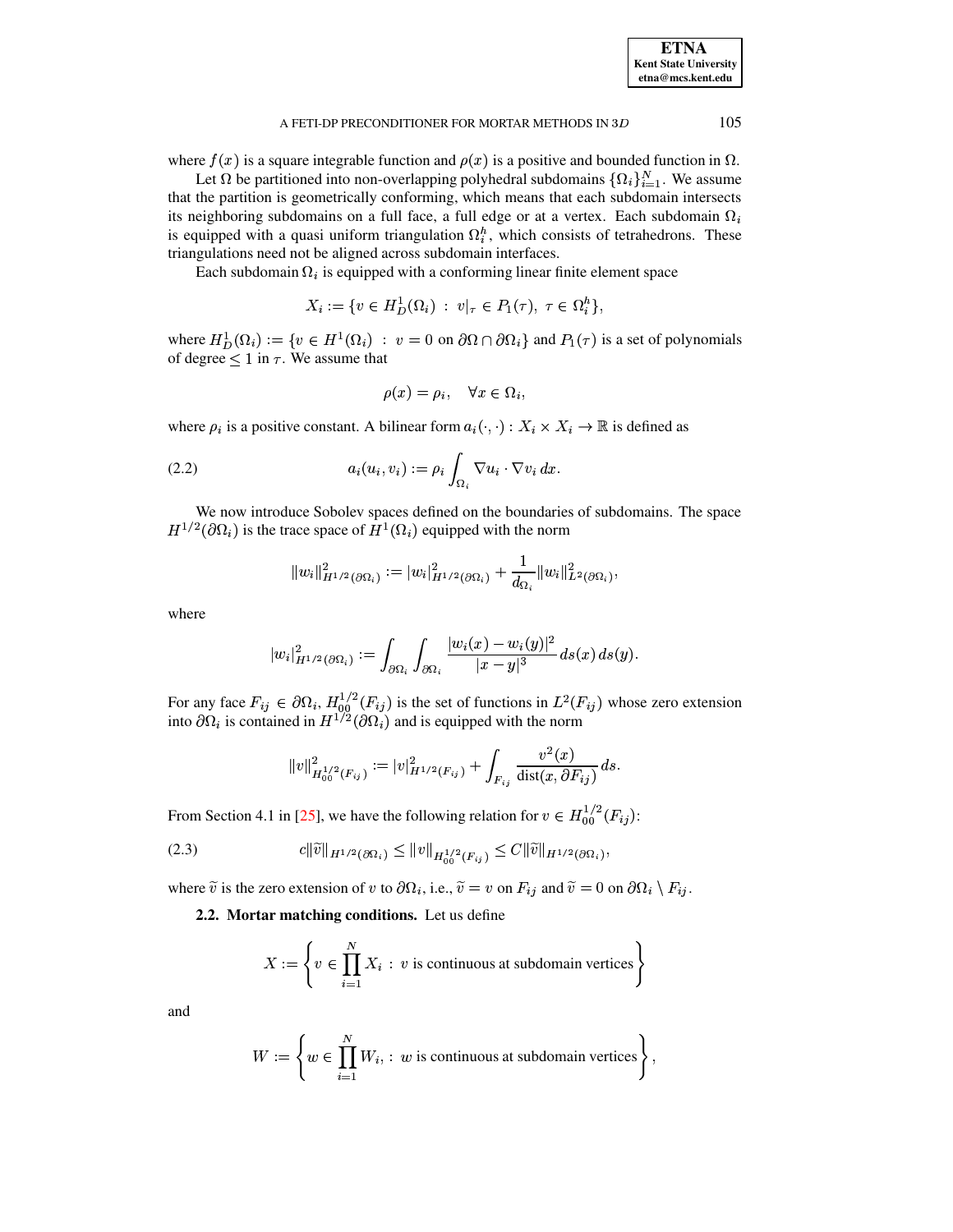



<span id="page-3-0"></span>FIG. 2.1. Mortar and nonmortar sides of  $F_{ij}$ 

where  $W_i$  is the trace space of  $X_i$ , i.e.,  $W_i = X_i|_{\partial \Omega_i}$ . We will approximate the solution of the problem (2.1) in X. We note that the space X is not contained in  $H^1(\Omega)$ . In order to approximate the solution of the problem  $(2.1)$  in the nonconforming finite element space X, we impose the mortar matching condition on  $X$ , for which jumps of a function in  $X$ across a common face (interface) are orthogonal to a Lagrange multiplier space, i.e.,  $v =$  $(v_1, \dots, v_N) \in X$  satisfies

<span id="page-3-1"></span>(2.4) 
$$
\int_{F_{ij}} (v_i - v_j) \lambda_{ij} ds = 0 \ \forall \ \lambda_{ij} \in M_{ij}, \forall F_{ij}
$$

where  $M_{ij}$  is a Lagrange multiplier space given on the common interface  $F_{ij} := \partial \Omega_i \cap \partial \Omega_j$ .

<span id="page-3-2"></span>On  $F_{ij}$ , we distinguish  $\Omega_i^h|_{F_{ij}}$  and  $\Omega_j^h|_{F_{ij}}$  as in Figure 2.1 and choose one as a mortar side and the other as a nonmortar side. On each nonmortar side, we define a finite element space

$$
(2.5) \t W_{ij} := \{v|_{F_{ij}} \in H_0^1(F_{ij}) \; : \; v \in X_{n(ij)}\},
$$

where  $n(ij)$  is the nonmortar side (nonmortar subdomain) of  $F_{ij}$ .

To get the optimal order approximation, we need the following abstract conditions on the space  $M_{ij}$ ;

(A.1) The basis  $\{\xi_k^{ij}\}_{k=1}^{N_{ij}}$  are locally supported, that is, the number of elements

in  $\Omega_i^h|_{F_{ij}}$ , which have nonempty intersections with the simply connected support

of  $\xi_k^{ij}$ , is bounded independently of mesh sizes and  $F_{ij}$ .

(A.2)  $W_{ij}$  and  $M_{ij}$  have the same dimension.

 $(A.3)$  There is a constant C such that

$$
\|\phi\|_{L^2(F_{ij})} \le C \sup_{\psi \in M_{ij}} \frac{\int_{F_{ij}} \phi \psi ds}{\|\psi\|_{L^2(F_{ij})}} \quad \forall \phi \in W_{ij}.
$$

(A.4) For  $\mu \in H^{k-1/2}(F_{ij})$ , there exists  $\mu_h \in M_{ij}$  such that

$$
\|\mu-\mu_h\|_{L^2(F_{ij})}^2 \leq C h_i^{2k-1} |\mu|_{H^{k-1/2}(F_{ij})}^2,
$$

where k is the order of finite elements in  $X_i$ .

The condition (A.4) implies that  $1 \in M_{ij}$ . In the following, we assume that the Lagrange multiplier space  $M_{ij}$  satisfies the above conditions; the standard Lagrange multiplier space in  $[2]$  and the Lagrange multipliers with dual basis in  $[9]$  are those examples.

106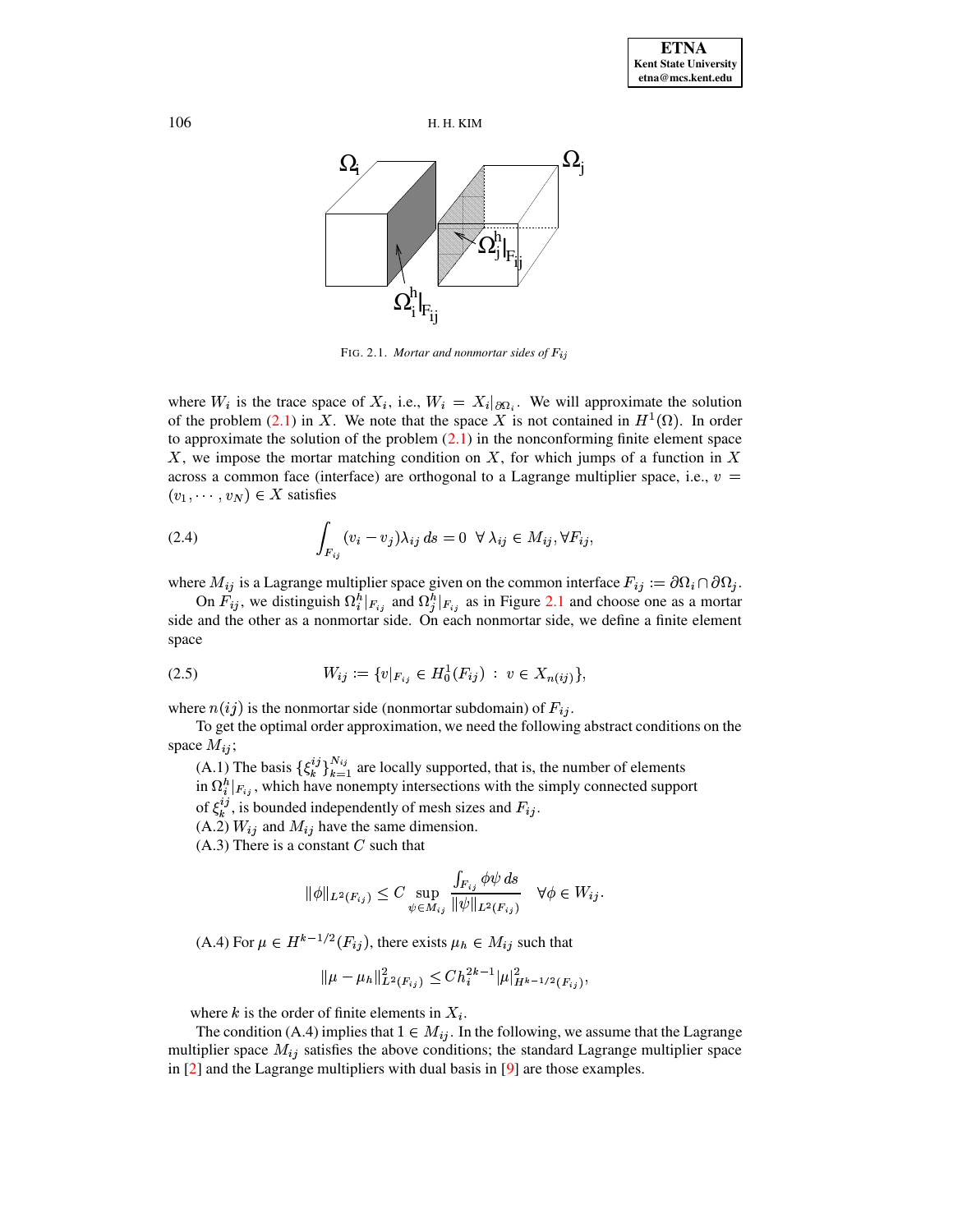In our FETI-DP formulation, we will use the mortar matching condition  $(2.4)$  as continuity constraints. These continuity constraints can further be written into

$$
\sum_{i=1}^N B_i w_i = 0
$$

where  $w_i = v_i|_{\partial \Omega_i}$ . We note that the matrices  $B_i$  are not boolean matrices as in the original FETI (or FETI-DP) methods.

In the following, we will use the same notation for finite element functions and the corresponding vectors of nodal values. For example,  $w_i$  is used to denote a finite element function or the vector of nodal values of that function. The same applies to the notations for function spaces such as  $W_i$ , X, W, etc.

## 3. FETI-DP formulation.

<span id="page-4-1"></span><span id="page-4-0"></span>**3.1. FETI-DP operator.** In this section, we formulate the FETI-DP operator for the problem  $(2.1)$  with the mortar matching condition as continuity constraints. For 3D elliptic problems, it was shown that using the primal variables at vertices is not enough to get the same condition number bound as  $2D$  problems; see numerical results in [7, 8]. Hence, additional primal constraints are introduced to accelerate the convergence of the FETI-DP method.

For the 3D elliptic problems with conforming discretizations, Klawonn *et al.* [16] developed FETI-DP methods with various redundant constraints. They introduced edge average or face average constraints as primal constraints to achieve the same condition number bound as  $2D$  elliptic problems. The continuity constraints on edges (faces) are that the averages of functions across a common edge (face) are the same. In  $[17]$ , they extended the results to a case with face constraints only.

In the mortar discretizations, two sets of primal constraints are possible; the one that contains continuity constraints at vertices and the face average constraints, and the other one with only the face average constraints. Using the second set of the primal constraints we can generalize our algorithm and theory to the second generation of mortar discretizations [1] and to geometrically non-conforming partitions [10], since we can relax the continuity at subdomain vertices. In our work, we consider the first case with the vertex continuity and the face averages as primal constraints. We may impose the face average constraints by introducing additional Lagrange multipliers and then treat them as primal variables in the FETI-DP formulation; see [7, 8, 16]. In our FETI-DP formulation, we follow the change of basis formulation introduced in  $[15, 18]$  that leads to much easier analysis and more robust implementation; see [12, 13].

On each interface  $F_{ij}$ , for  $w_{ij} = w_i |_{F_{ij}}$  (or  $w_{ij} = w_j |_{F_{ij}}$ ) we consider a change of variables so that

$$
w_{ij} = T_{F_{ij}} \begin{pmatrix} w_{\Delta}^{(ij)} \\ w_{\Pi}^{(ij)} \end{pmatrix},
$$

where  $T_{F_{ij}}$  retains unknowns at the boundary of  $F_{ij}$ ,  $w_{\Pi}^{(ij)}$  is the average of  $w_{ij}$  on  $F_{ij}$ , i.e.,

$$
w_{\Pi}^{(ij)} = \frac{\int_{F_{ij}} w_{ij} ds}{\int_{F_{ij}} 1 ds},
$$

and the function  $w_{\Lambda}^{(ij)}$  has the average value zero on  $F_{ij}$ , i.e.,

$$
\int_{F_{ij}} w_{\Delta}^{(ij)} ds = 0.
$$

**ETNA Kent State University** etna@mcs.kent.edu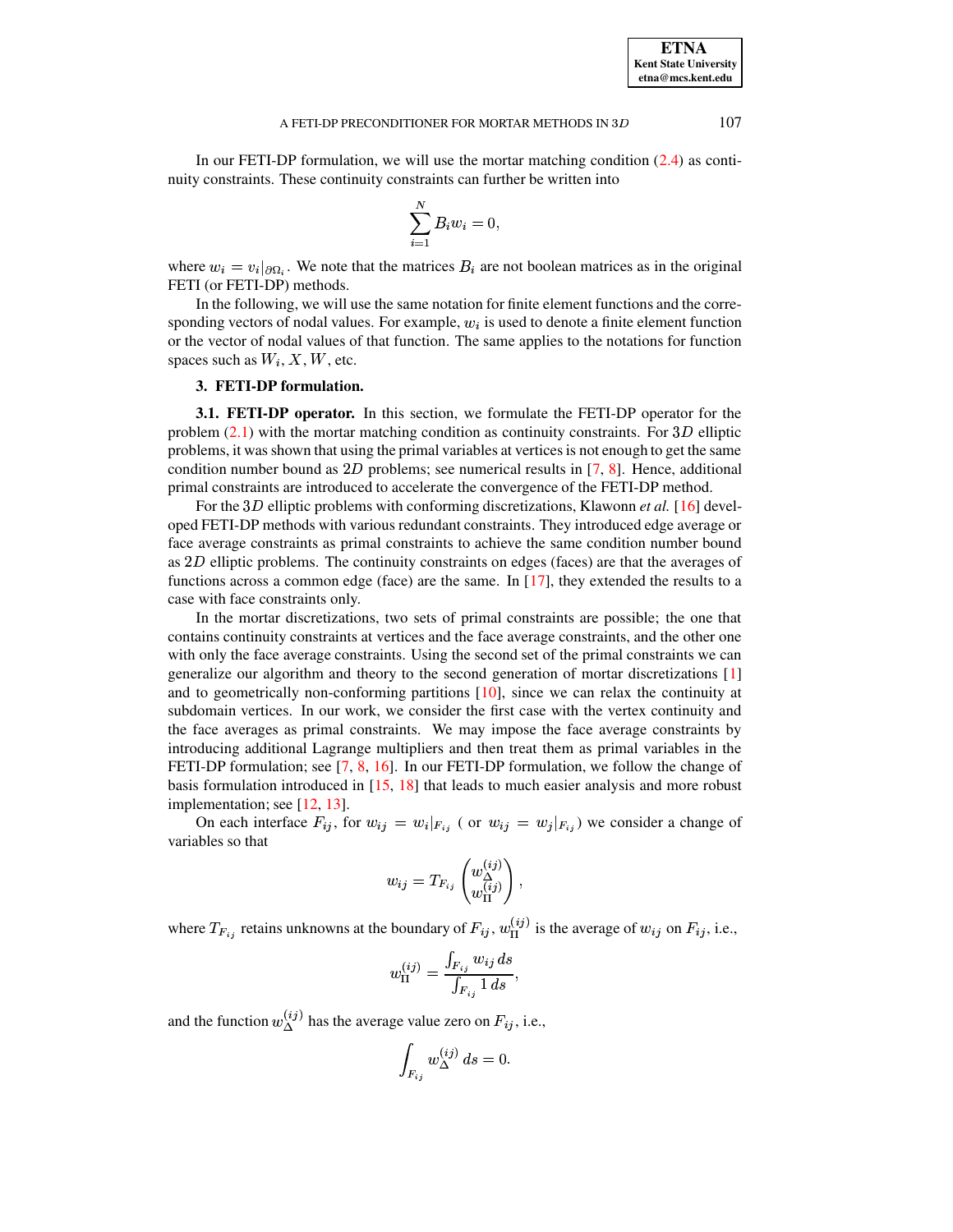We note that  $w_{\Delta}^{(ij)}$  is a function in the above equation and it can be represented using the change of basis given by the transform  $T_{F_{ij}}$ 

After the transforms, we express the unknowns  $w_i$  into

<span id="page-5-0"></span>
$$
w_i = \begin{pmatrix} w_\Delta^{(i)} \\ w_\Pi^{(i)} \end{pmatrix},
$$

where  $\Pi$  stands for the unknowns of primal variables, i.e., the averages on faces and unknowns at vertices, and  $\Delta$  stands for the remaining unknowns. These notations will be used throughout this paper.

We now consider a subspace  $\widetilde{W}$  of W that satisfies the primal constraints

(3.1) 
$$
\widetilde{W} := \left\{ w \in W : \int_{F_{ij}} (w_i - w_j) ds = 0 \right\}
$$

and  $w$  is continuous at subdomain vertices  $\}$ .

Let  $W_{\Delta}$  be a space of the vectors,

$$
w_{\Delta} = \begin{pmatrix} w_{\Delta}^{(1)} \\ \vdots \\ w_{\Delta}^{(N)} \end{pmatrix}
$$

and let  $W_{\Pi}$  be the space of primal unknowns  $w_{\Pi}$ . We then decompose the space  $\widetilde{W}$  into the dual and the primal parts,

$$
\widetilde{W}=W_{\Delta}\oplus W_{\Pi}
$$

We define

$$
R_{\Pi}^{(i)}:W_{\Pi}\to W_{\Pi}|_{\Omega_i}
$$

that restricts the primal unknowns to the local primal unknowns.

Let  $S^{(i)}$  be the Schur complement matrix obtained from the bilinear form  $a_i(\cdot, \cdot)$  in (2.2) and let  $g^{(i)}$  be the Schur complement forcing vector obtained from  $\int_{\Omega_i} f v_i dx$ . After the change of variables, the matrix  $S^{(i)}$  and vector  $g^{(i)}$  are written into

$$
S^{(i)} = \begin{pmatrix} S_{\Delta\Delta}^{(i)} & S_{\Delta\Pi}^{(i)} \\ S_{\Pi\Delta}^{(i)} & S_{\Pi\Pi}^{(i)} \end{pmatrix}, \quad g^{(i)} = \begin{pmatrix} g_{\Delta}^{(i)} \\ g_{\Pi}^{(i)} \end{pmatrix}
$$

We recall the mortar matching condition

$$
\sum_{i=1}^{N} B_i w_i = 0.
$$

Since  $w \in \overline{W}$  satisfies the face average constraints and  $1 \in M_{ij}$ , the above continuity constraints are redundant for  $w \in \overline{W}$ . We consider a subspace  $\overline{M}_{ij}$  of  $M_{ij}$  that has one less basis than  $M_{ij}$ . We impose the mortar matching condition (2.4) with the Lagrange multiplier space  $\overline{M}_{ij}$  instead of  $M_{ij}$  and obtain its matrix representation

$$
\sum_{i=1}^{N} \overline{B}_{i} w_{i} = 0.
$$

108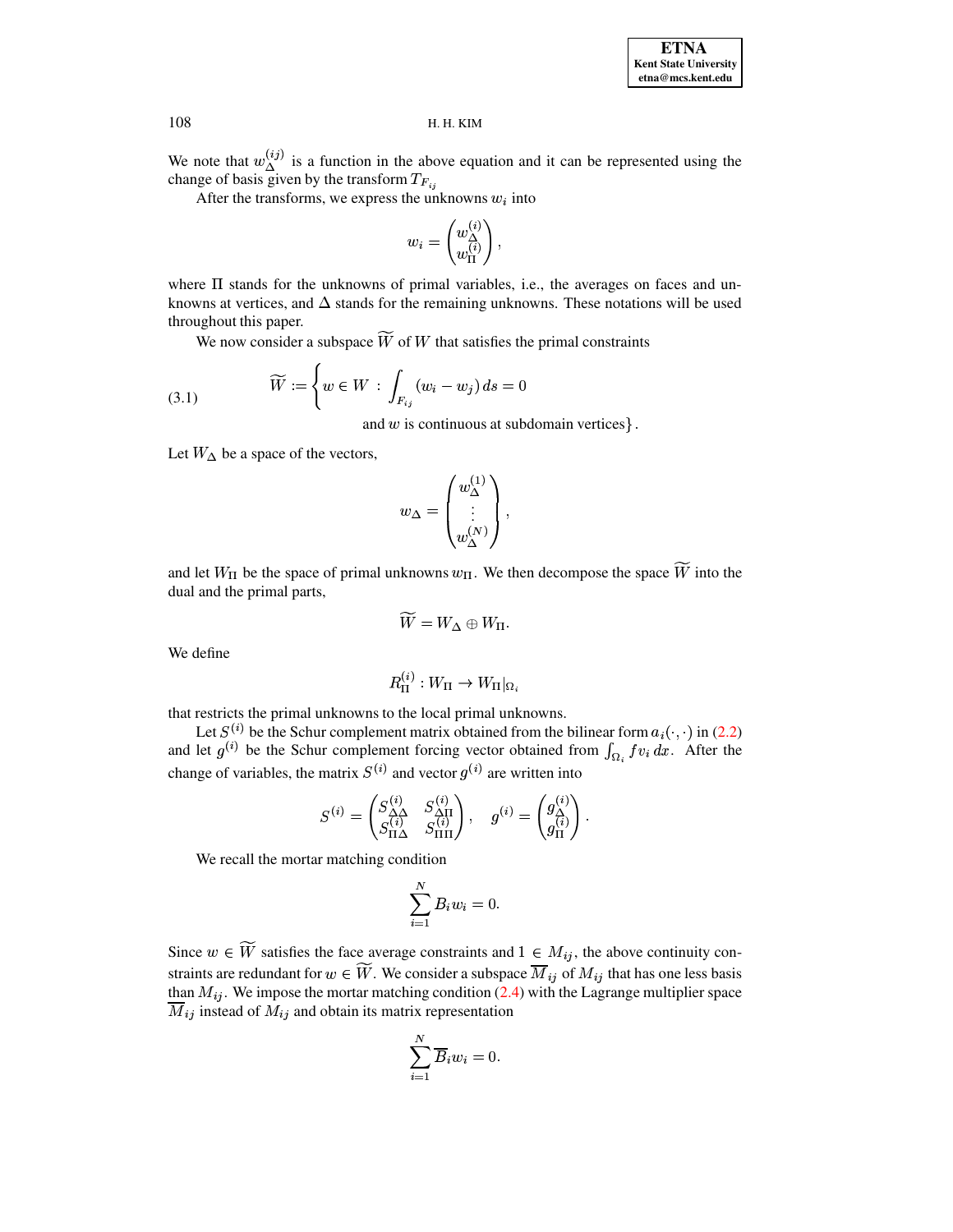### A FETI-DP PRECONDITIONER FOR MORTAR METHODS IN  $3D$

The above constraints are then non-redundant constraints for  $w \in \widetilde{W}$ . We rewrite it as

(3.2) 
$$
\sum_{i=1}^{N} (\overline{B}_{\Delta}^{(i)} w_{\Delta}^{(i)} + \overline{B}_{\Pi}^{(i)} w_{\Pi}^{(i)}) = 0
$$

Let

<span id="page-6-1"></span>
$$
M_\Delta = \prod_{ij} \overline{M}_{ij}.
$$

We then obtain the following mixed formulation of the problem  $(2.1)$  with the constraints  $(3.2)$ : Find  $(w_{\Delta}, w_{\Pi}, \lambda) \in W_{\Delta} \times W_{\Pi} \times M_{\Delta}$  satisfying

(3.3) 
$$
S_{\Delta\Delta}w_{\Delta} + S_{\Delta\Pi}w_{\Pi} + B_{\Delta}^{t}\lambda = g_{\Delta},
$$

$$
S_{\Pi\Delta}w_{\Delta} + S_{\Pi\Pi}w_{\Pi} + B_{\Pi}^{t}\lambda = g_{\Pi},
$$

$$
B_{\Delta}w_{\Delta} + B_{\Pi}w_{\Pi} = 0,
$$

where

$$
S_{\Delta\Delta} = \text{diag}_{i=1,\dots,N} \left( S_{\Delta\Delta}^{(i)} \right),
$$
  
\n
$$
S_{\Delta\Pi} = \begin{pmatrix} S_{\Delta\Pi}^{(1)} R_{\Pi}^{(1)} \\ \vdots \\ S_{\Delta\Pi}^{(N)} R_{\Pi}^{(N)} \end{pmatrix},
$$
  
\n
$$
S_{\Pi\Delta} = S_{\Delta\Pi}^{t},
$$
  
\n
$$
S_{\Pi\Pi} = \sum_{i=1}^{N} (R_{\Pi}^{(i)})^{t} S_{\Pi\Pi}^{(i)} R_{\Pi}^{(i)},
$$
  
\n
$$
B_{\Delta} = \left( \overline{B}_{\Delta}^{(1)}, \dots, \overline{B}_{\Delta}^{(N)} \right), B_{\Pi} = \sum_{i=1}^{N} \overline{B}_{\Pi}^{(i)} R_{\Pi}^{(i)},
$$
  
\n
$$
g_{\Delta} = \begin{pmatrix} g_{\Delta}^{(1)} \\ \vdots \\ g_{\Delta}^{(N)} \end{pmatrix}, g_{\Pi} = \sum_{i=1}^{N} (R_{\Pi}^{(i)})^{t} g_{\Pi}^{(i)}, w_{\Delta} = \begin{pmatrix} w_{\Delta}^{(1)} \\ \vdots \\ w_{\Delta}^{(N)} \end{pmatrix}.
$$

After eliminating  $w_{\Delta}$  and  $w_{\Pi}$  from (3.3), we obtain

$$
F_{DP}\lambda = d.
$$

We note that

$$
\langle F_{DP} \lambda, \lambda \rangle = \max_{w \in \widetilde{W}} \frac{\langle Bw, \lambda \rangle^2}{\langle \widetilde{S}w, w \rangle},
$$

where

$$
B = \begin{pmatrix} B_{\Delta} & B_{\Pi} \end{pmatrix},
$$
  
\n
$$
\widetilde{S} = \begin{pmatrix} S_{\Delta \Delta} & S_{\Delta \Pi} \\ S_{\Pi \Delta} & S_{\Pi \Pi} \end{pmatrix}, \quad w = \begin{pmatrix} w_{\Delta} \\ w_{\Pi} \end{pmatrix}
$$

109

<span id="page-6-0"></span>**ETNA** Kent State University  $etna@mcs. kent.edu$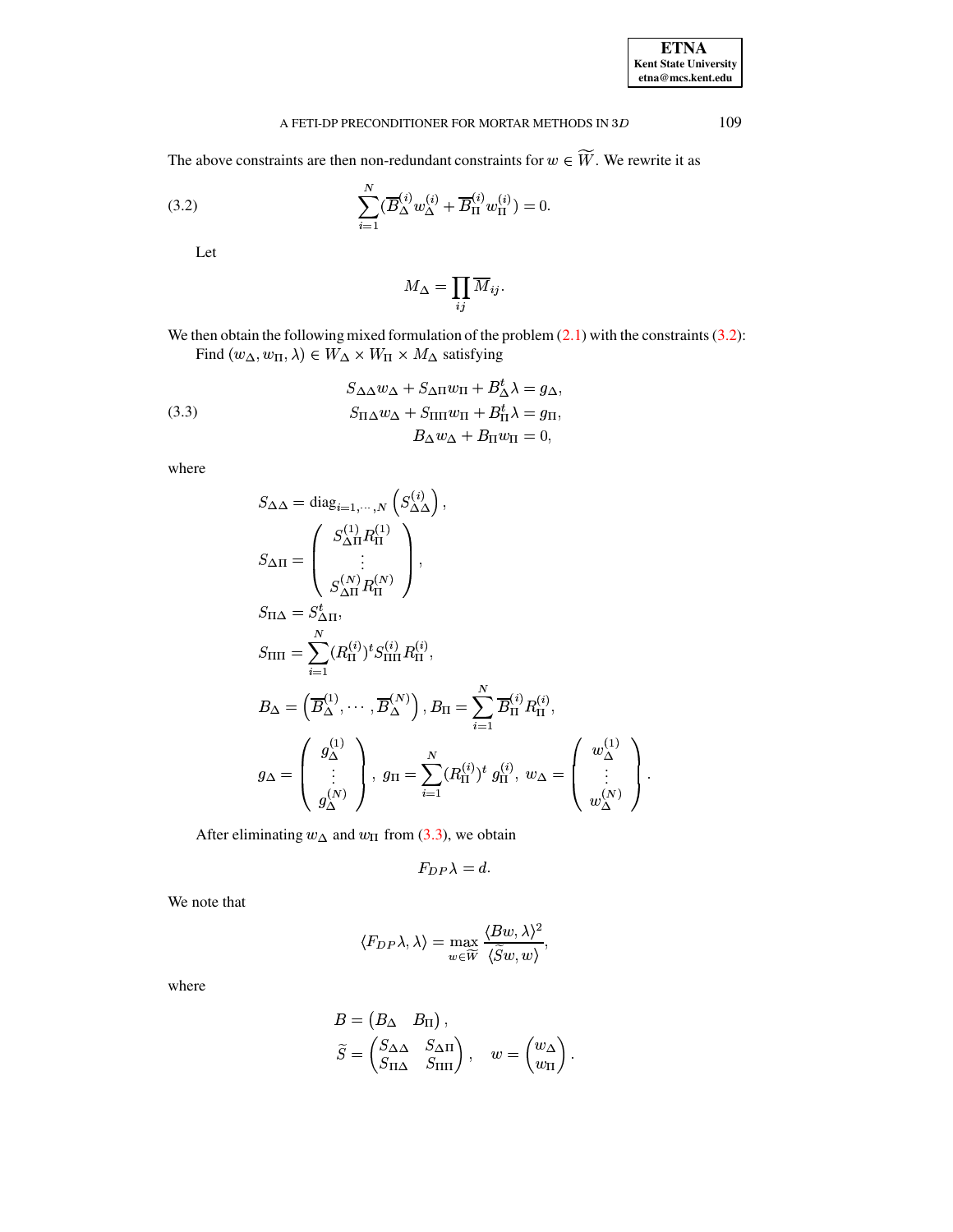More precisely, we compute

$$
F_{DP} = B\widetilde{S}^{-1}B^t = F_{\Delta\Delta} + F_{\Delta\Pi}F_{\Pi\Pi}^{-1}F_{\Pi\Delta},
$$

where

$$
F_{\Delta\Delta} = B_{\Delta} S_{\Delta\Delta}^{-1} B_{\Delta}^{t} = \sum_{i=1}^{N} \overline{B}_{\Delta}^{(i)} (S_{\Delta\Delta}^{(i)})^{-1} (\overline{B}_{\Delta}^{(i)})^{t},
$$
  
\n
$$
F_{\Delta\Pi} = -(B_{\Pi} - B_{\Delta} S_{\Delta\Delta}^{-1} S_{\Delta\Pi}) = -\sum_{i=1}^{N} (\overline{B}_{\Pi}^{(i)} - \overline{B}_{\Delta}^{(i)} (S_{\Delta\Delta}^{(i)})^{-1} S_{\Delta\Pi}^{(i)}) R_{\Pi}^{(i)},
$$
  
\n
$$
F_{\Pi\Delta} = F_{\Delta\Pi}^{t},
$$
  
\n
$$
F_{\Pi\Pi} = \sum_{i=1}^{N} (R_{\Pi}^{(i)})^{t} (S_{\Pi\Pi}^{(i)} - S_{\Pi\Delta}^{(i)} (S_{\Delta\Delta}^{(i)})^{-1} S_{\Delta\Pi}^{(i)}) R_{\Pi}^{(i)}.
$$

From the above formula, we can see that the computation  $F_{DP} \lambda$  can be done by applying matrix-vector multiplications in each subdomain except the term  $F_{\Pi\Pi}^{-1}$ . <sup>×</sup> <sup>6</sup>

**3.2. Preconditioner.** We derive a preconditioner from the similar idea to [\[11\]](#page-16-7), in which a Neumann-Dirichlet preconditioner is built from a dual norm on the Lagrange multiplier space using a duality pairing between the Lagrange multiplier space and the finite element space on nonmortar sides. In the following, the idea is provided in more detail.

We further decompose the space W into<br> $\widetilde{W} = W_1 \oplus W_{\overline{X}} = W_2 \oplus W_3$ 

We further decompose the space *W* into  
(3.4) 
$$
\widetilde{W} = W_{\Delta} \oplus W_{\Pi} = W_{\Delta,n} \oplus W_{\Delta,m} \oplus W_{\Pi},
$$

where the subscript  $n$  stands for the space of vectors for the unknowns at the interior of nonmortar faces and the subscript  $m$  stands for the remaining unknowns. In other words, we nonmortar faces and the subscript m<br>split a vector  $w_{\Delta} \in W_{\Delta}$  into pt *n* stands for the space<br>nd the subscript *m* stands f<br> $\in W_{\Delta}$  into

<span id="page-7-0"></span>
$$
w_{\Delta} = \begin{pmatrix} w_{\Delta,n} \\ w_{\Delta,m} \end{pmatrix},
$$

 $\langle w_{\Delta,m} \rangle$ <br>where  $w_{\Delta,n}$  are unknowns at the interior of nonmortar faces and  $w_{\Delta,m}$  are the remaining unknowns. We recall the mortar matching condition<br> $R_{\text{max}} + R_{\text{max}}$  $\ddot{m} = 0$ 

$$
B_\Delta w_\Delta + B_\Pi w_\Pi = 0.
$$

It is then written into

$$
B_{\Delta,n}w_{\Delta,n} + B_{\Delta,m}w_{\Delta,m} + B_{\Pi}w_{\Pi} = 0.
$$

Here, the matrix  $B_{\Delta,n}$  is square and invertible.

We will propose the Neumann-Dirichlet preconditioner of the form

$$
\widehat{F}_{DP}^{-1}=BD\widetilde{S}DB^{t},
$$

where  $B$  and  $D$  are given by

$$
B = \begin{pmatrix} B_{\Delta,n} & B_{\Delta,m} & B_\Pi \end{pmatrix}, \quad D = \begin{pmatrix} D_{nn} & & \\ & D_{mm} & \\ & & D_{\Pi\Pi} \end{pmatrix}.
$$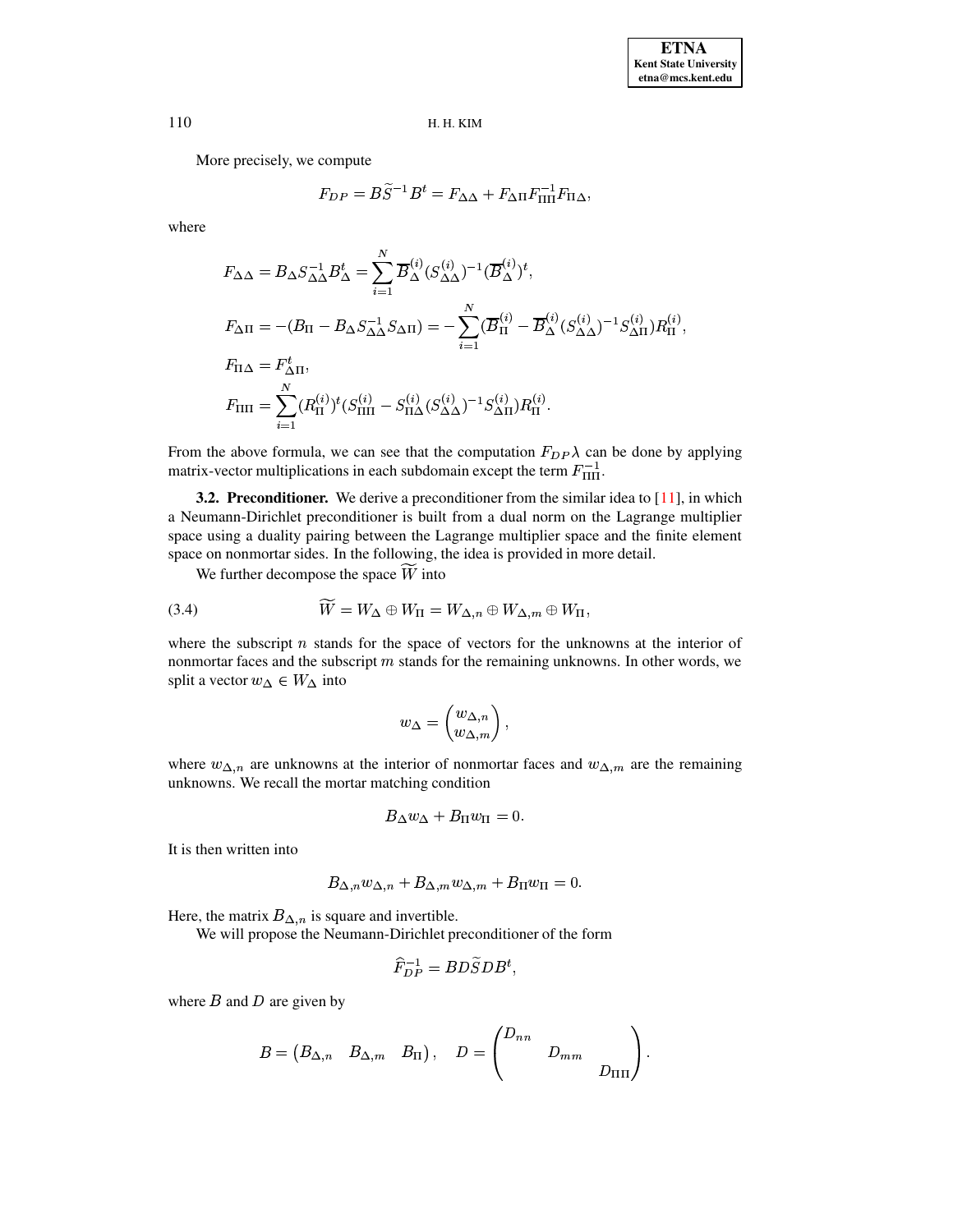### A FETI-DP PRECONDITIONER FOR MORTAR METHODS IN  $3D$  111

The Neumann-Dirichlet preconditioner provides the weights

(3.5) 
$$
D_{nn} = (B_{\Delta,n}^t B_{\Delta,n})^{-1}, \quad D_{mm} = 0, \quad D_{\Pi\Pi} = 0.
$$

This preconditioner is originated from a dual norm on the Lagrange multiplier space This preconditioner is originated from a dual norm on the Lagrange multiplier space  $M_{\Delta}$ ; see [\[11\]](#page-16-7). We recall the space  $\widetilde{W}$  and  $W_{\Delta,n}$  in [\(3.1\)](#page-5-0) and [\(3.4\)](#page-7-0). For  $w \in \widetilde{W}$ , we define a norm X¡tX  $\widetilde{S}w,w$ .

<span id="page-8-2"></span>
$$
\|w\|_{\widetilde{W}}^2=\langle \widetilde{S}w,w\rangle.
$$

 $||w||^2_{\widetilde{W}} = \langle \widetilde{S}w, w \rangle$ .<br>Since a function  $w_{\Delta,n} \in W_{\Delta,n}$  has the zero average on each face  $F_{ij}$  and has zero values at subdomain vertices, its zero extension  $\widetilde{w}_{\Delta,n}$  to W satisfies the primal constraints, Since a function  $w_{\Delta,n} \in W_{\Delta,n}$  has the zero average on each face  $F_{ij}$  and has zero values at subdomain vertices, its zero extension  $\tilde{w}_{\Delta,n}$  to W satisfies the primal constraints, i.e.,  $\tilde{w}_{\Delta,n} \in \widetilde{W}$ . We  $\Delta, n \in W$ . We may write

$$
\widetilde{w}_{\Delta,n}=\begin{pmatrix}w_{\Delta,n}\\0\\0\end{pmatrix}\in \widetilde{W}.
$$

We then define a norm for  $w_{\Delta,n}$  by

<span id="page-8-0"></span>
$$
\|w_{\Delta,n}\|_{W_{\Delta,n}}^2 = \langle \widetilde{S} \widetilde{w}_{\Delta,n}, \widetilde{w}_{\Delta,n} \rangle,
$$

and a dual norm on the space  $M_{\Delta}$  by

and a dual norm on the space 
$$
M_{\Delta}
$$
 by  
\n(3.6) 
$$
\|\lambda\|_{W'_{\Delta,n}} = \max_{w_{\Delta,n} \in W_{\Delta,n}} \frac{\langle B_{\Delta,n} w_{\Delta,n}, \lambda \rangle}{\|w_{\Delta,n}\|_{W_{\Delta,n}}}.
$$

The Neumann-Dirichlet preconditioner 
$$
\hat{F}_{DP}^{-1}
$$
 is given by  
(3.7) 
$$
\langle \hat{F}_{DP} \lambda, \lambda \rangle = ||\lambda||_{W'_{\Delta,n}}^2.
$$

Similarly, the matrix  $F_{DP}$  can be obtained from a dual norm  $\langle F_{DP}\lambda, \lambda \rangle = ||\lambda||^2_{\sim}$ .

<span id="page-8-4"></span><span id="page-8-1"></span>
$$
\langle F_{DP} \lambda, \lambda \rangle = \|\lambda\|_{\widetilde W'}^2,
$$

where the dual norm is given by

given by  

$$
\|\lambda\|_{\widetilde{W}'}^2 = \max_{w \in \widetilde{W}} \frac{\langle Bw, \lambda \rangle^2}{\|w\|_{\widetilde{W}}^2} = \max_{w \in \widetilde{W}} \frac{\langle Bw, \lambda \rangle^2}{\langle \widetilde{S}w, w \rangle}.
$$

The preconditioner is originated from the idea that these two dual norms will be sufficiently close so as to get  $\hat{F}_{DP}^{-1}$  as a good preconditioner for  $F_{DP}$ . The lower bound estimate can be done from

<span id="page-8-3"></span>(3.8)

\n
$$
\|\lambda\|_{W'_{\Delta,n}}^2 = \max_{w_{\Delta,n}\in W_{\Delta,n}} \frac{\langle B\widetilde{w}_{\Delta,n}, \lambda\rangle^2}{\langle \widetilde{S}\widetilde{w}_{\Delta,n}, \widetilde{w}_{\Delta,n} \rangle} \leq \max_{w\in \widetilde{W}} \frac{\langle Bw, \lambda\rangle^2}{\|w\|_{\widetilde{W}}^2} = \|\lambda\|_{\widetilde{W}'}^2,
$$

because  $\tilde{w}_{\Delta,n}$  is contained in  $\widetilde{W}$ . In the following section, we will provide an upper bound of the Neumann-Dirichlet preconditioner  $\widehat{F}_{DP}^{-1}$ .

From  $(3.6)$  and  $(3.7)$ , we find the following form of the preconditioner

(3.9) 
$$
\widehat{F}_{DP}^{-1} = \sum_{i=1}^{N} \left( ((B_{\Delta,n}^{(i)})^t)^{-1} \quad 0 \right) S_{\Delta\Delta}^{(i)} \left( \begin{pmatrix} (B_{\Delta,n}^{(i)})^{-1} \\ 0 \end{pmatrix},
$$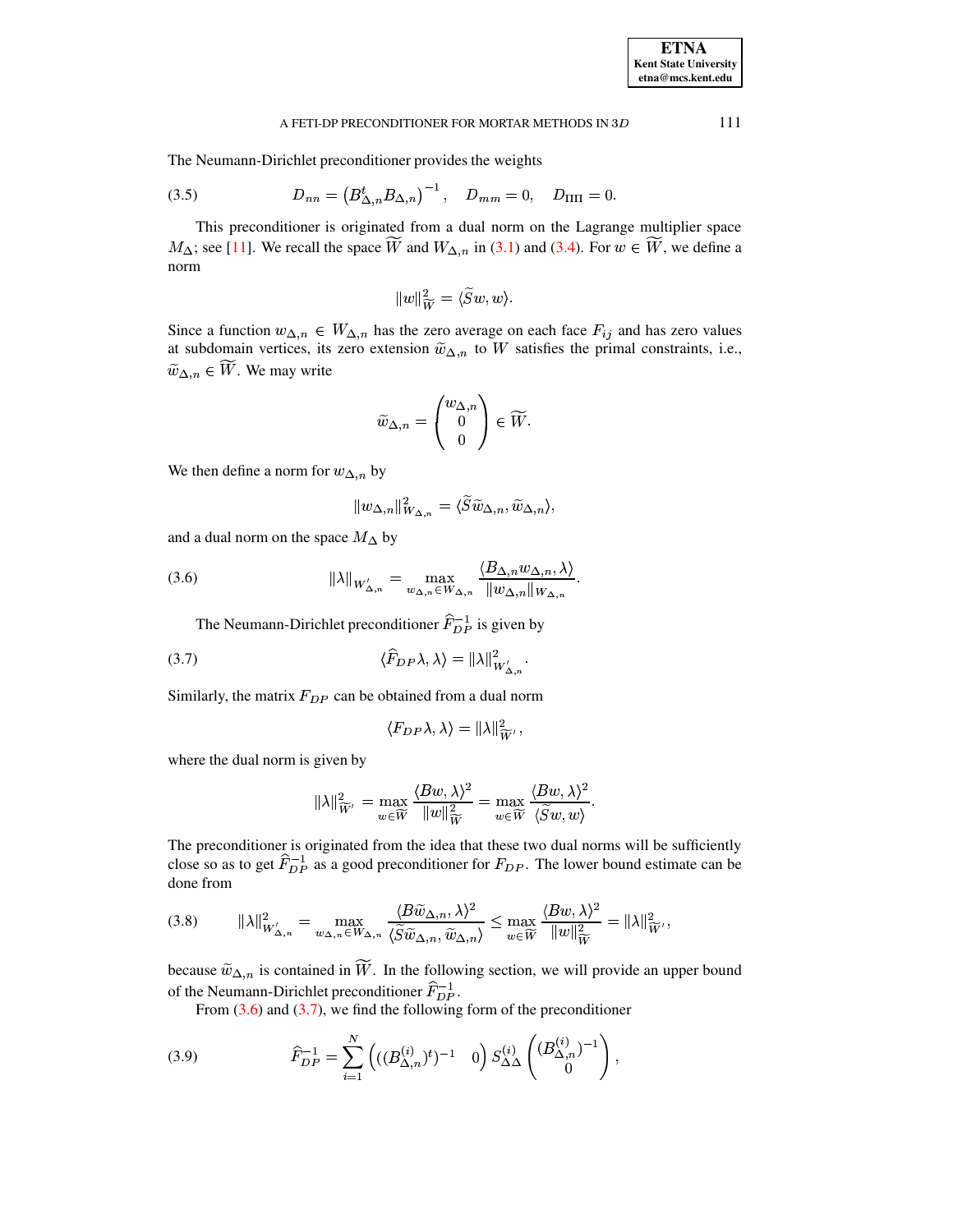that provides the weights in (3.5). The computation  $\hat{F}_{DP}^{-1} \lambda$  can be done by solving a Neumann-Dirichlet problem in each subdomain, i.e.,

$$
S_{\Delta\Delta}^{(i)} = (A_{\Delta\Delta}^{(i)} - A_{\Delta I}^{(i)} (A_{II}^{(i)})^{-1} A_{I\Delta}^{(i)}),
$$

where

$$
A^{(i)} = \begin{pmatrix} A_{II}^{(i)} & A_{I\Delta}^{(i)} & A_{II}^{(i)} \\ A_{\Delta I}^{(i)} & A_{\Delta\Delta}^{(i)} & A_{\Delta\Pi}^{(i)} \\ A_{\Pi I}^{(i)} & A_{\Pi\Delta}^{(i)} & A_{\Pi\Pi}^{(i)} \end{pmatrix}
$$

Here  $A^{(i)}$  is the stiffness matrix of the bilinear form  $a_i(u, v)$  for  $u, v \in X_i$  and the subscripts I,  $\Pi$ , and  $\Delta$  stand for the subdomain interior unknowns, the unknowns for the primal variables, and the remaining unknowns, respectively.

When we compute

$$
S^{(i)}_{\Delta\Delta}\left(\begin{matrix} (B_{\Delta,n}^t)^{-1}\\ 0\end{matrix}\right)\lambda,
$$

we solve the problem

$$
A_{II}^{(i)}u_I^{(i)} = A_{I\Delta}^{(i)} \begin{pmatrix} (B_{\Delta,n}^{(i)})^{-1}\lambda \\ 0 \end{pmatrix}
$$

where Neumann boundary condition,  $(B_{\Delta,n}^{(i)})^{-1}\lambda$ , is given on the nonmortar faces and zero Dirichlet boundary condition is provided on the remaining part of the subdomain boundary.

<span id="page-9-0"></span>**4. Condition number bound estimation.** On the interface  $F_{ij}$ , we assume that  $\Omega_i$  is the nonmortar side and  $\Omega_i$  is the mortar side. We denote the mesh sizes in each subdomains  $\Omega_i$  and  $\Omega_j$  by  $h_i$  and  $h_j$ , respectively. We recall the space  $W_{ij}$  in (2.5).

DEFINITION 4.1. We define a mortar projection  $\pi_{ij}: L^2(F_{ij}) \to W_{ij}$  for  $v \in L^2(F_{ij})$ by

$$
\int_{F_{ij}} (v - \pi_{ij}v)\lambda_{ij} ds = 0 \ \forall \lambda_{ij} \in M_{ij}.
$$

For the space  $M_{ij}$  satisfying the conditions (A.1)-(A.4) (see Section 2.2), we can show that the mortar projection  $\pi_{ij}$  is continuous on the space  $H_{00}^{1/2}(F_{ij})$  (see [9] or [24]);

$$
\|\pi_{ij}v\|_{H_{00}^{1/2}(F_{ij})}\leq C\|v\|_{H_{00}^{1/2}(F_{ij})}\ \forall v\in H_{00}^{1/2}(F_{ij}),
$$

where C is a constant not depending on  $H_i$  and  $h_i$ . Moreover, the projection is continuous on the space  $L^2(F_{ij})$ .

<span id="page-9-1"></span>LEMMA 4.2. When  $\Omega_i$  is the nonmortar side of the interface  $F_{ij} = \partial \Omega_i \cap \partial \Omega_j$ , any function  $w \in H^{1/2}(F_{ij})$  satisfies

$$
\|\pi_{ij}w\|_{H_{00}^{1/2}(F_{ij})}^2 \le C\left(1 + \log \frac{H_i}{h_i}\right)^2 \|w\|_{H^{1/2}(F_{ij})}^2
$$

where  $H_i/h_i$  denotes the number of elements across the nonmortar subdomain  $\Omega_i$ .

112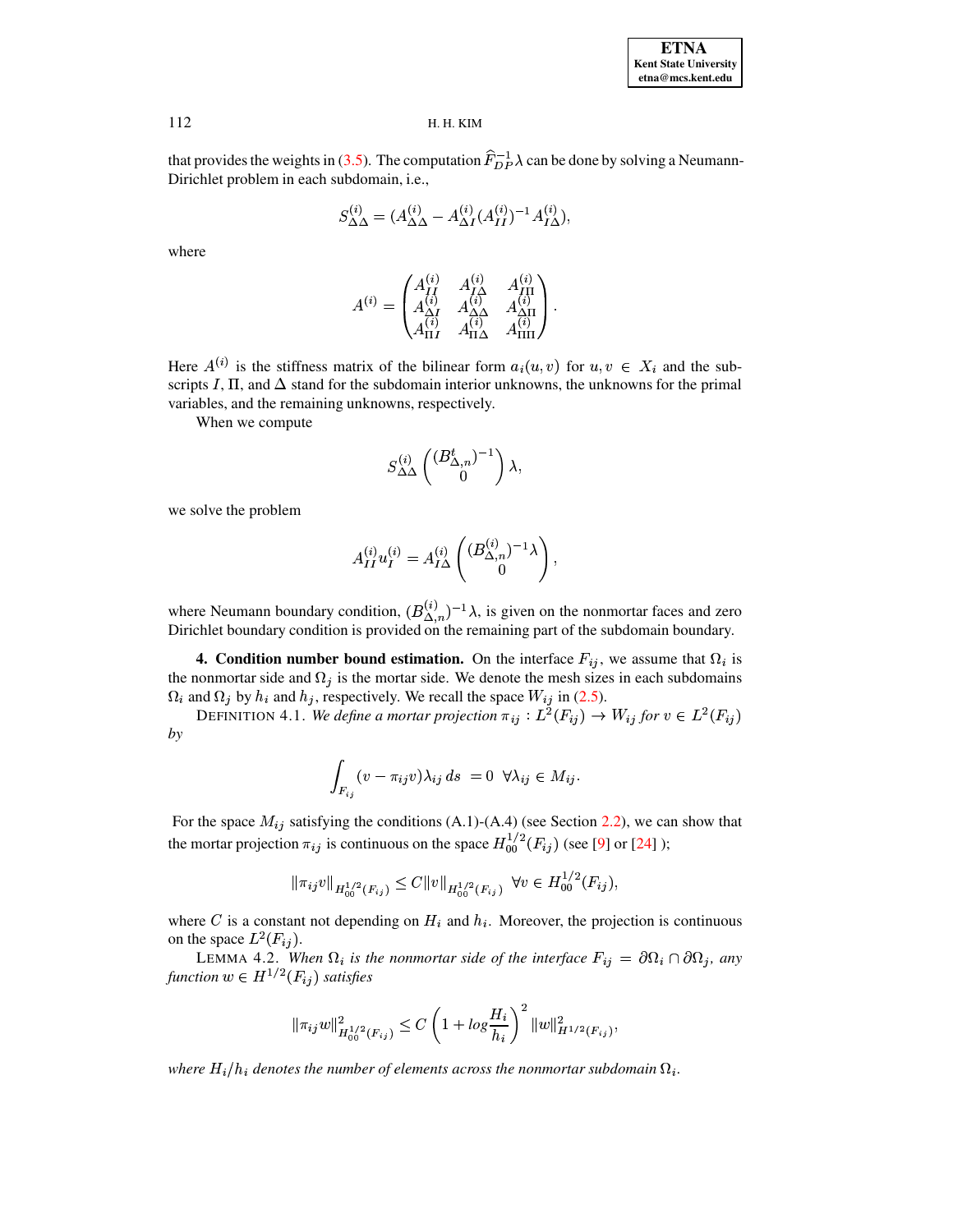<span id="page-10-0"></span>113

*Proof.* Let Qw be the  $L^2$ -projection onto the finite element space  $W_i|_{F_{ij}}$ , that is the restriction of  $W_i$  to the interface  $F_{ij}$ . It then satisfies, see [3, Chapter II],

$$
(4.1) \t ||w - Qw||_{L^{2}(F_{ij})}^{2} \leq Ch_{i}||w||_{H^{1/2}(F_{ij})}^{2}, \t ||Qw||_{H^{1/2}(F_{ij})}^{2} \leq C||w||_{H^{1/2}(F_{ij})}^{2}
$$

For the function Qw, we denote by  $I_{F_{ij}}^h(Qw)$  and  $I_{\partial F_{ij}}^h(Qw)$  the nodal interpolants of Qw to the space  $W_i|_{F_{ij}}$  that vanish at the nodes on  $\partial F_{ij}$  and at the nodes interior to  $F_{ij}$ , respectively. We then decompose  $Qw$  into

$$
Qw = I_{F_{ij}}^h(Qw) + I_{\partial F_{ij}}^h(Qw).
$$

We now consider

$$
\|\pi_{ij}(w)\|_{H_{00}^{1/2}(F_{ij})}^2 \le 2\|\pi_{ij}(w-Qw)\|_{H_{00}^{1/2}(F_{ij})}^2 + 2\|\pi_{ij}(Qw)\|_{H_{00}^{1/2}(F_{ij})}^2.
$$

<span id="page-10-1"></span>Using an inverse inequality, the continuity of  $\pi_{ij}$  in the  $L^2$ -norm, and (4.1), the first term is estimated by

$$
(4.2) \qquad \|\pi_{ij}(w - Qw)\|_{H_{00}^{1/2}(F_{ij})}^2 \leq Ch_i^{-1} \|\pi_{ij}(w - Qw)\|_{L^2(F_{ij})}^2 \leq C \|w\|_{H^{1/2}(F_{ij})}^2
$$

We consider the second term,

$$
\|\pi_{ij}(Qw)\|_{H_{00}^{1/2}(F_{ij})}^{2} \leq 2\|\pi_{ij}(I_{F_{ij}}^{h}(Qw))\|_{H_{00}^{1/2}(F_{ij})}^{2} + 2\|\pi_{ij}((I_{\partial F_{ij}}^{h}(Qw))\|_{H_{00}^{1/2}(F_{ij})}^{2}
$$
  
\n
$$
\leq C\left(1 + \log \frac{H_{i}}{h_{i}}\right)^{2} \|Qw\|_{H^{1/2}(F_{ij})}^{2} + Ch_{i}^{-1} \|\pi_{ij}((I_{\partial F_{ij}}^{h}(Qw))\|_{L^{2}(F_{ij})}^{2}
$$
  
\n
$$
\leq C\left(1 + \log \frac{H_{i}}{h_{i}}\right)^{2} \|w\|_{H^{1/2}(F_{ij})}^{2} + Ch_{i}^{-1} \|I_{\partial F_{ij}}^{h}(Qw)\|_{L^{2}(F_{ij})}^{2}
$$
  
\n
$$
\leq C\left(1 + \log \frac{H_{i}}{h_{i}}\right)^{2} \|w\|_{H^{1/2}(F_{ij})}^{2} + C\|I_{\partial F_{ij}}^{h}(Qw)\|_{L^{2}(\partial F_{ij})}^{2}
$$
  
\n
$$
\leq C\left(1 + \log \frac{H_{i}}{h_{i}}\right)^{2} \|w\|_{H^{1/2}(F_{ij})}^{2} + C\|I_{\partial F_{ij}}^{h}(Qw)\|_{L^{2}(\partial F_{ij})}^{2}
$$
  
\n(4.3)  
\n
$$
\leq C\left(1 + \log \frac{H_{i}}{h_{i}}\right)^{2} \|w\|_{H^{1/2}(F_{ij})}^{2}.
$$

<span id="page-10-3"></span><span id="page-10-2"></span>Here we have used a face lemma  $[21,$  Lemma 4.24], an inverse inequality,  $(4.1)$ , the continuity of  $\pi_{ij}$  in  $L^2(F_{ij})$ , and an edge lemma [21, Lemma 4.17]. From (4.2) and (4.3), we obtain the desired estimate. D

LEMMA 4.3. For  $w = (w_1, \dots, w_N) \in \widetilde{W}$ , we have

$$
\|\pi_{ij}(w_i-w_j)\|_{H^{1/2}(F_{ij})}^2 \leq C \left(1+\log\frac{H_i}{h_i}\right)^2 \left(|w_i|_{H^{1/2}(\partial\Omega_i)}^2+|w_j|_{H^{1/2}(\partial\Omega_j)}^2\right),
$$

where  $\Omega_i$  is the nonmortar side of the interface  $F_{ij}$ .

*Proof.* Since w satisfies the primal constraints,  $w_i$  and  $w_j$  have the same average value  $c_{ij}$  on  $F_{ij}$ . We then obtain the resulting bound from Lemma 4.2 and a Poincaré inequality by replacing  $w_i$  and  $w_j$  by  $w_i - c_{ij}$  and  $w_j - c_{ij}$ , respectively.  $\Box$ 

REMARK 4.4. The face average constraints are important in applying a Poincaré inequality to the above analysis, while the continuity at vertices are not necessary. Since the continuity constraints at the vertices can be relaxed, it is possible to extend the theory and algorithm to the second generation of mortar discretizations and to geometrically non-conforming subdomain partitions.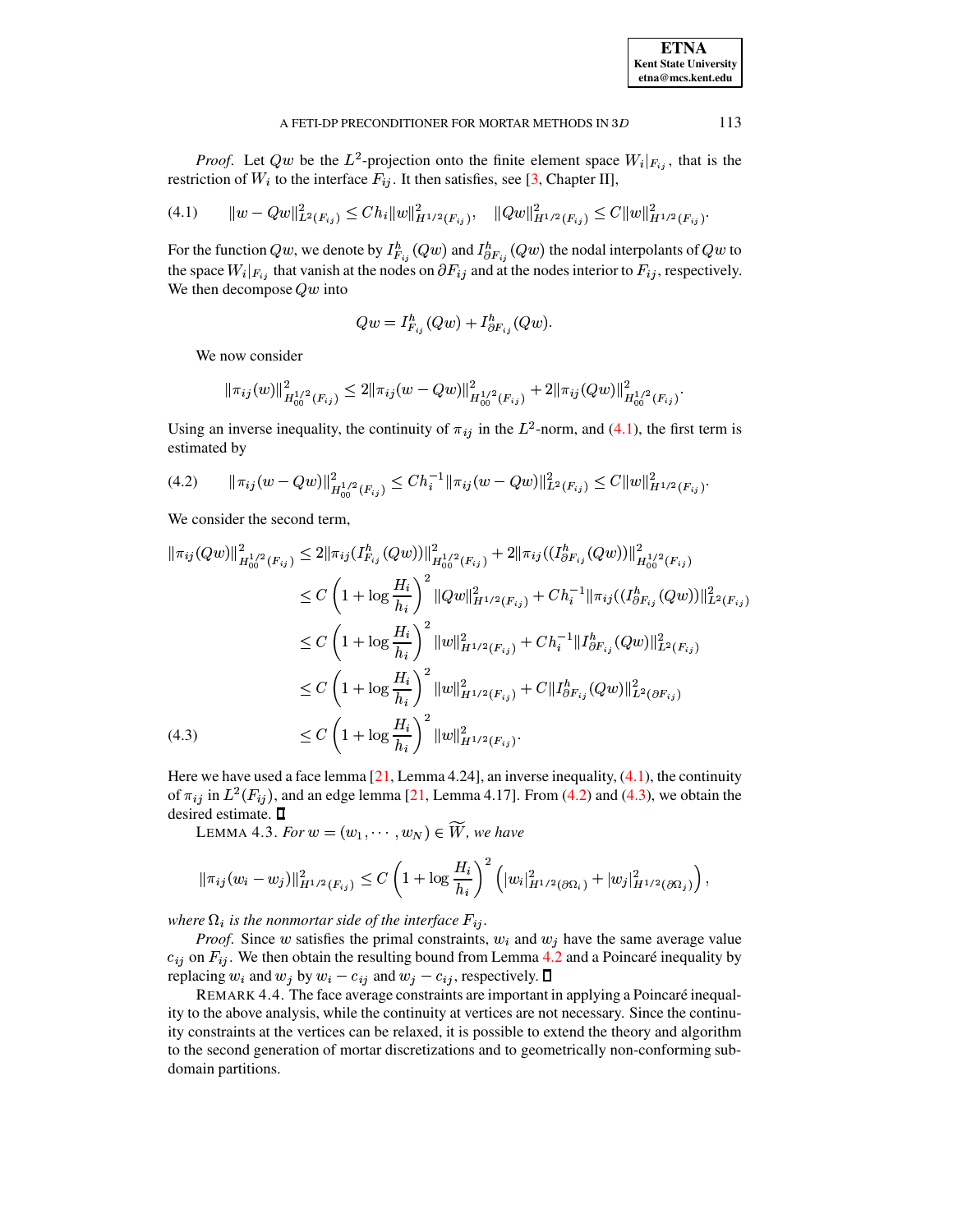To obtain a condition number bound that does not depend on mesh sizes and the coefficients, we need the following assumptions.

ASSUMPTION 4.5. On a common interface  $F_{ij}$ , we choose the subdomain  $\Omega_i$  with smaller  $\rho_i$  as the nonmortar side and the subdomain  $\Omega_j$  with larger  $\rho_j$  as the mortar side.

The Assumption 4.5 is conventionally used in the analysis of the mortar methods; see [22, Remark 3.1].

We now estimate the upper bound of the FETI-DP algorithm. LEMMA 4.6. Under Assumption 4.5, for  $\lambda \in M_{\Delta}$ , we have

<span id="page-11-6"></span><span id="page-11-0"></span>
$$
\langle F_{DP} \lambda, \lambda \rangle \leq C \max_{i=1,\cdots,N} \left\{ \left( 1 + \log \frac{H_i}{h_i} \right)^2 \right\} \langle \widehat{F}_{DP} \lambda, \lambda \rangle,
$$

where the constant C does not depend on  $h_i$ ,  $H_i$ , and  $\rho_i$ .

Proof. We note that

<span id="page-11-3"></span>(4.4) 
$$
\langle F_{DP} \lambda, \lambda \rangle = ||\lambda||_{\widetilde{W}'}^2 = \max_{w \in \widetilde{W}} \frac{\langle Bw, \lambda \rangle^2}{\langle \widetilde{S}w, w \rangle}.
$$

<span id="page-11-2"></span>
$$
(4.5) \qquad \langle \widehat{F}_{DP} \lambda, \lambda \rangle = \|\lambda\|_{W'_{\Delta,n}}^2 = \max_{w_{\Delta,n} \in W_{\Delta,n}} \frac{\langle B_{\Delta,n} w_{\Delta,n}, \lambda \rangle^2}{\|w_{\Delta,n}\|_{W_{\Delta,n}}^2}
$$

From the definitions of B and  $\pi_{ij}$ , we have

$$
\langle Bw, \lambda \rangle^2 = \left( \sum_{ij} \int_{F_{ij}} \pi_{ij} (w_i - w_j) \lambda_{ij} ds \right)^2.
$$

Let

$$
z_{ij} = \pi_{ij}(w_i - w_j).
$$

From  $1 \in M_{ij}$  and the definition of  $\pi_{ij}$ , we have

<span id="page-11-4"></span>
$$
\int_{F_{ij}} z_{ij} \, ds = \int_{F_{ij}} (w_i - w_j) \, ds = 0.
$$

<span id="page-11-1"></span>Since  $z_{ij}$  has zero average on  $F_{ij}$  and has zero values on  $\partial F_{ij}$ , after the transform introduced in Section 3.1 we may write

(4.6) 
$$
\langle Bw, \lambda \rangle = \sum_{ij} \int_{F_{ij}} \pi_{ij} (w_i - w_j) \lambda_{ij} ds = \langle B_{\Delta, n} z_{\Delta, n}, \lambda \rangle^2,
$$

where  $z_{\Delta,n} = z_{ij}$  on  $F_{ij}$  and  $z_{\Delta,n} \in W_{\Delta,n}$ . We note that  $z_{\Delta,n}$  can be a function or a vector of unknowns. From the above relation  $(4.6)$  and  $(4.5)$ , we get

(4.7) 
$$
\langle Bw, \lambda \rangle^2 \leq \langle \widehat{F}_{DP} \lambda, \lambda \rangle \| z_{\Delta, n} \|_{W_{\Delta, n}}^2.
$$

<span id="page-11-5"></span>We will show that

(4.8) 
$$
\|z_{\Delta,n}\|_{W_{\Delta,n}}^2 \leq C \max_i \left\{ \left(1 + \log \frac{H_i}{h_i}\right)^2 \right\} \langle \widetilde{S}w, w \rangle.
$$

The desired bound then follows from  $(4.4)$  and  $(4.7)$ .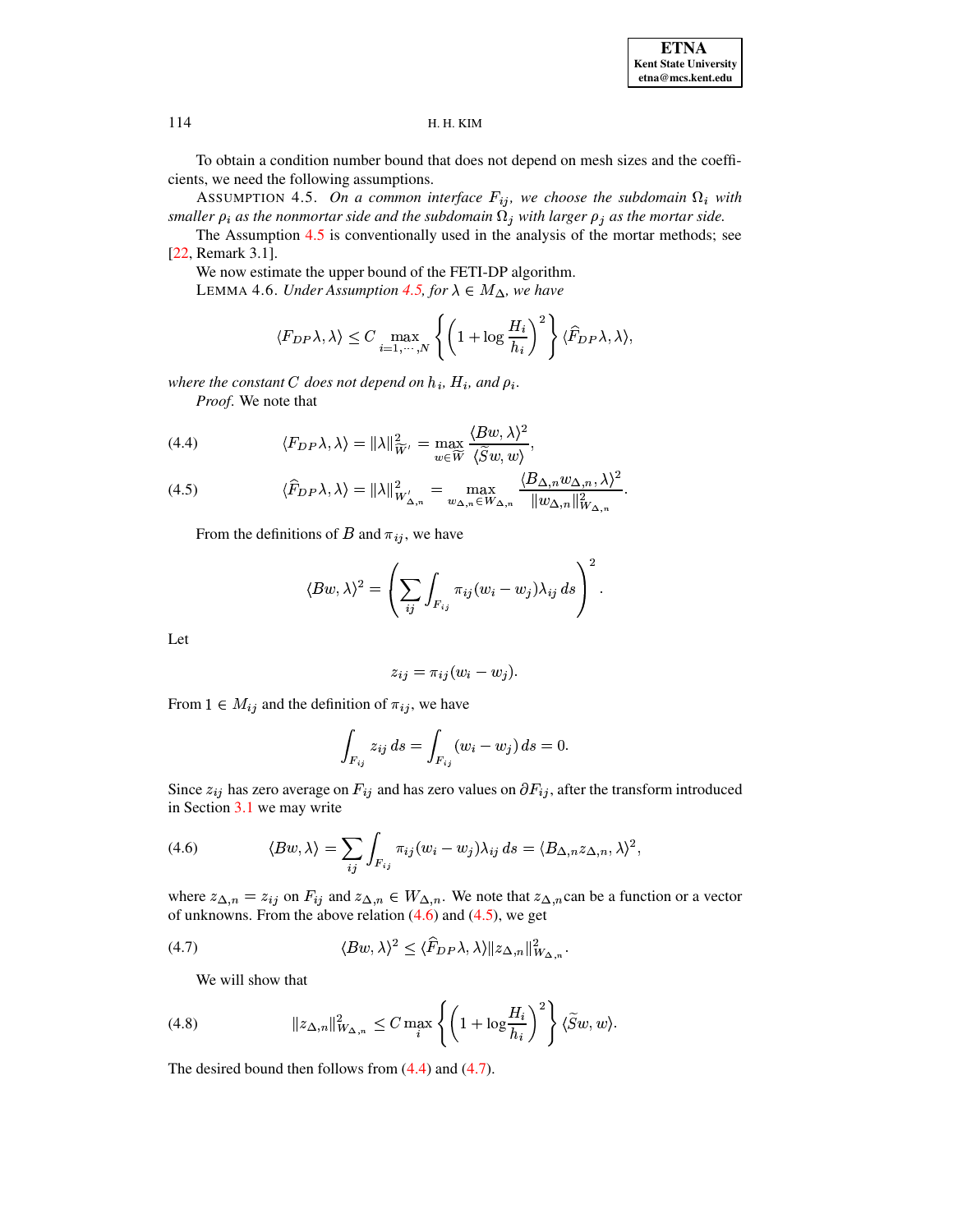| A FETI-DP PRECONDITIONER FOR MORTAR METHODS IN 3D |  |  |
|---------------------------------------------------|--|--|
|---------------------------------------------------|--|--|

Let  $\widetilde{z}_{\Delta,n}$  be the zero extension of  $z_{\Delta,n}$  to the all interfaces, i.e., into the space W. It is easy to see that  $\widetilde{z}_{\Delta,n} \in \overline{W}$ . Let  $z_i = \widetilde{z}_{\Delta,n} |_{\partial \Omega_i}$ , the restriction of  $\widetilde{z}_{\Delta,n}$  to the subdomain  $\Omega_i$ . We then obtain

$$
\|z_{\Delta,n}\|_{W_{\Delta,n}}^2 = \langle \widetilde{S}\widetilde{z}_{\Delta,n}, \widetilde{z}_{\Delta,n} \rangle
$$
  
\n
$$
= \sum_i \langle S^{(i)} z_i, z_i \rangle
$$
  
\n
$$
\leq C \sum_i \rho_i |z_i|_{H^{1/2}(\partial \Omega_i)}^2
$$
  
\n
$$
\leq C \sum_i \sum_j \rho_i \|z_{ij}\|_{H^{1/2}_{00}(F_{ij})}^2
$$
  
\n
$$
= C \sum_i \sum_j \rho_i \|\pi_{ij}(w_i - w_j)\|_{H^{1/2}_{00}(F_{ij})}^2
$$
  
\n
$$
\leq C \max_{i=1,\dots,N} \left\{ \left(1 + \log \frac{H_i}{h_i}\right)^2 \right\} \left( \sum_{ij} \left( \langle S^{(i)} w_i, w_i \rangle + \frac{\rho_i}{\rho_j} \langle S^{(j)} w_j, w_j \rangle \right) \right).
$$

Here we used the well-known inequality

$$
\rho_i |z_i|^2_{H^{1/2}(\partial \Omega_i)} \leq \langle S^{(i)} z_i, z_i \rangle \leq C \rho_i |z_i|^2_{H^{1/2}(\partial \Omega_i)}
$$

the relation in (2.3), and Lemma 4.3, and  $\Omega_i$  is the nonmortar side of the interface  $F_{ij}$ . From Assumption 4.5,  $\rho_i/\rho_j \leq 1$  so that we have shown (4.8) with the constant C independent of  $h_i$ ,  $H_i$ , and  $\rho_i$ .

REMARK 4.7. The above analysis can be applied to two dimensional problems with edge average constraints only as primal constraints.

From the lower bound estimate in  $(3.8)$  and the upper bound estimate in Lemma 4.6, we then have the condition number bound of the FETI-DP algorithm.

THEOREM 4.8. Under Assumption 4.5, the condition number bound holds for the FETI-DP algorithm,

$$
\kappa(\widehat{F}_{DP}^{-1}F_{DP}) \le C \max_{i} \left\{ \left( 1 + \log \frac{H_i}{h_i} \right)^2 \right\},\,
$$

<span id="page-12-0"></span>where the constant C does not depend on  $h_i$ ,  $H_i$ , and  $\rho_i$ .

5. Numerical results. In this section, we provide numerical tests for the proposed FETI-DP algorithm. We consider the following model problem:

$$
-\nabla \cdot (\rho(x, y, z)\nabla u) = f \text{ in } \Omega,
$$
  

$$
u = 0 \text{ on } \partial\Omega.
$$

where  $\Omega = (0, 1)^3$  is the unit cube, the exact solution is

$$
u(x, y, z) = \frac{1}{\rho(x, y, z)64\pi^2} \sin(8\pi x) \sin(8\pi y) \sin(8\pi z).
$$

We divide the domain  $\Omega$  into  $N \times N \times N$  uniform cubical subdomains with side length  $H = 1/N$ . Each subdomain  $\Omega_i$  is discretized by conforming trilinear finite elements with uniform cubes of the size  $h_i$ . The mesh size  $h_i$  can be different to different subdomains.

115

**ETNA Kent State University**  $etna@mcs. kent.edu$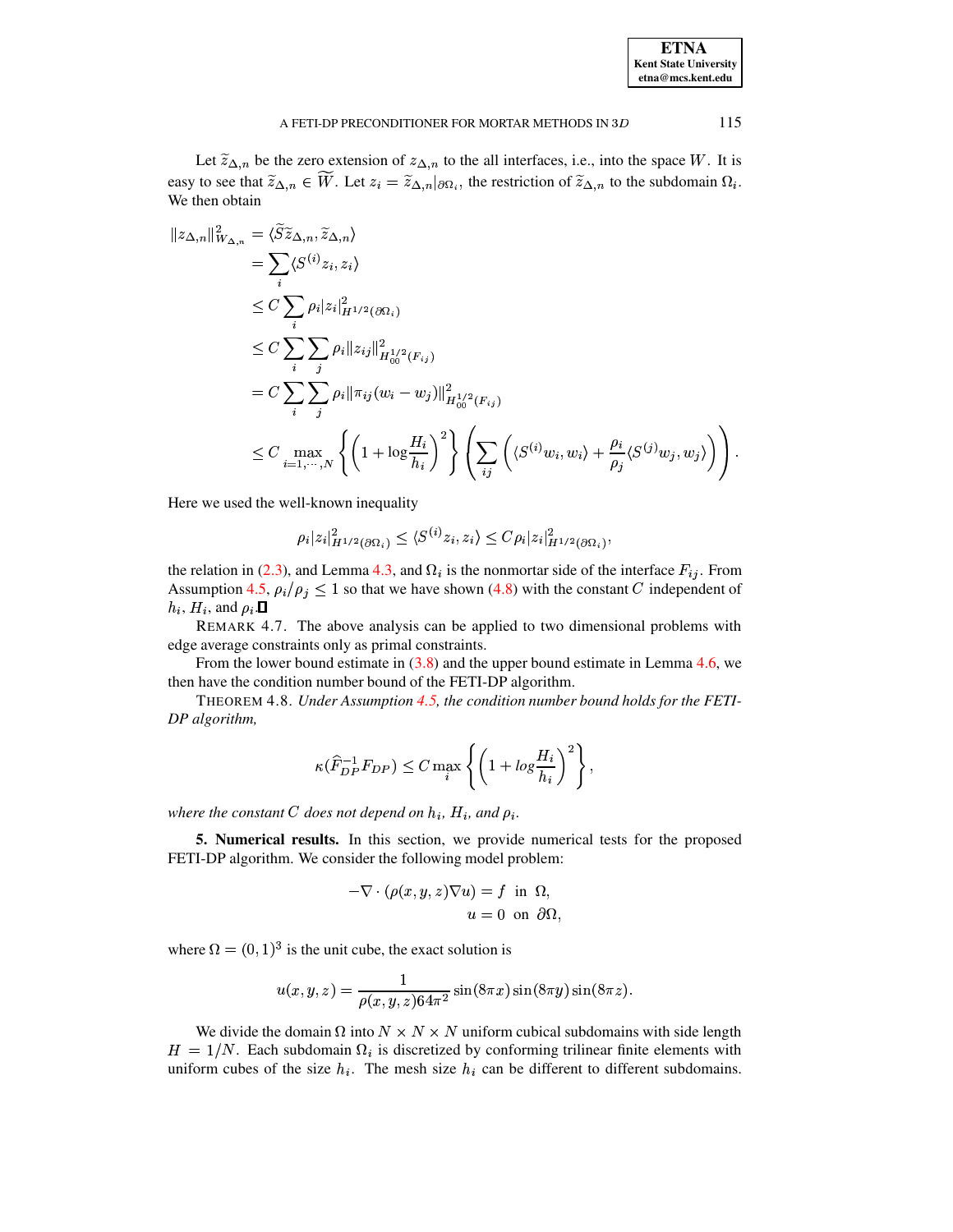#### TABLE 5.1

<span id="page-13-0"></span>The number of CG iterations (Iter), corresponding condition numbers (Cond), and the broken  $H^1$ -norm error,  $(\sum_i ||u - u^h||^2_{H^1(\Omega_i)})^{1/2}$ , of the FETI-DP algorithm for the model problem with the constant coefficient  $\rho(x, y, z) = 1$ ; left four columns (the subdomain problem size 4n increases with the fixed number of subdomains  $N^3 = 2^3$ ), right three columns (the number of subdomains  $N^3$  increases with the fixed local problem size 4n

|  | $4n$ Iter Cond $H^1$ -error   $N^3$ Iter Cond             |  |  |
|--|-----------------------------------------------------------|--|--|
|  | 4   14 6.1185 1.099819e-02   $2^3$   14 6.1185            |  |  |
|  | 16   16 8.8967 5.576953e-03   4 <sup>3</sup>   18 7.3615  |  |  |
|  | 24   18 10.9198 3.706825e-03   8 <sup>3</sup>   18 7.5818 |  |  |
|  | 32   19 11.7914 2.773728e-03                              |  |  |

The corresponding Lagrange multiplier is given by the tensor product of two dimensional multipliers considered in [23]. Even though the theory provided in the previous section was developed for tetrahedral finite elements, it extends to the trilinear finite elements without difficulty.

To see the performance of the preconditioner, we perform two types of experiments; the case when the coefficient  $\rho(x, y, z) = 1$  and the case when the coefficient  $\rho(x, y, z)$  is a positive constant  $\rho_i$  in each subdomain  $\Omega_i$ , they can be discontinuous across the interface. We solve the FETI-DP equation using the conjugate gradient method with the Neumann-Dirichlet preconditioner  $\hat{F}_{DP}^{-1}$  in (3.9). The conjugate gradient iteration is performed up to the relative residual norm reduced by  $10^{-6}$ .

We first consider the model problem with  $\rho(x, y, z) = 1$ . All subdomains have a uniform triangulation of cubical elements with the mesh size  $H/(4n)$ , where H is the diameter of the subdomains. In Table  $5.1$ , the number of CG iterations, condition numbers, and the errors in the broken  $H^1$ -norm are shown as the increase of the local problem size with a fixed number of subdomains  $N^3 (= 2^3)$  and as the increase of the number of subdomains  $N^3$  with a fixed local problem size  $4n(= 8)$ . From the result, we observe the log<sup>2</sup>-growth of the condition number in terms of the local problem size (see Figure 5.3), the optimal convergence of errors in the broken  $H^1$ -norm, and a scalability in terms of the number of subdomains.

We now consider the cases when  $\rho(x, y, z)$  is discontinuous across the subdomain interface. In our example, we consider four values of  $\rho(x, y, z)$ , 1, 10, 250, and 1000, and distribute these values to the subdomain partition. In Figure  $5.1$ , we present a cube that is divided into eight uniform cubical subdomains. For the eight subdomains we distribute  $\rho(x, y, z)$  as in the right of Figure 5.1. When we introduce more number of subdomains, for an example  $N^3 = 4^3$ , we put the eight cubical partition in a periodic pattern and obtain the coefficient distribution. In the following, we will present the results varying the choices of the mortar and the nonmortar sides and varying mesh sizes depending on the coefficient distribution.



<span id="page-13-1"></span>FIG. 5.1. A subdomain partition (left) and the values  $\rho(x, y, z)$  (right) of four subdomains on the bottom and four subdomains on the top, respectively.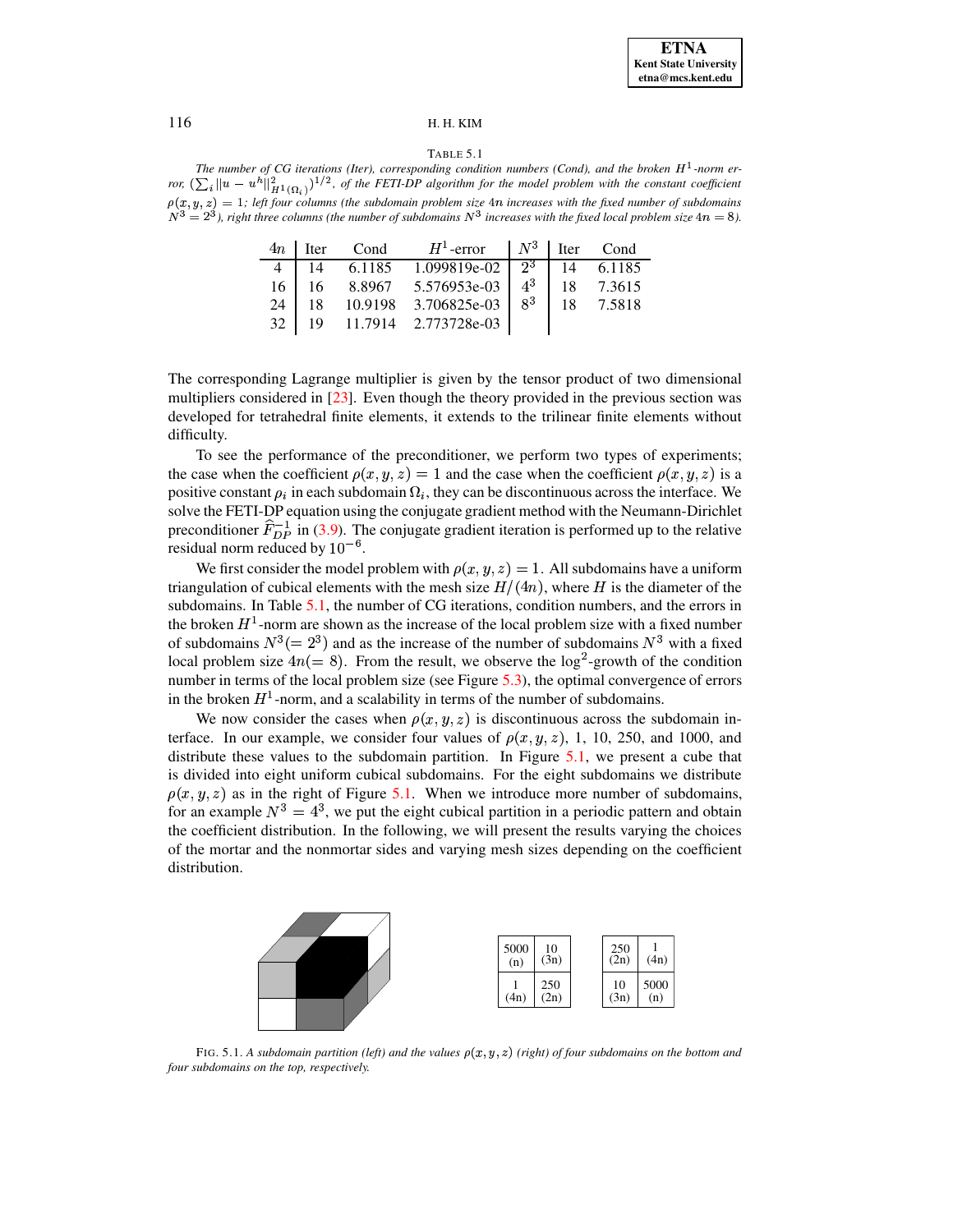**ETNA Kent State University etna@mcs.kent.edu**

## A FETI-DP PRECONDITIONER FOR MORTAR METHODS IN  $3D$  117



<span id="page-14-1"></span>FIG. 5.2. *An example of non-uniform meshes depending on the coefficients (left: the smaller mesh sizes for the*  $s$ maller coefficients, right: the reversed selection) when  $H/(\{4n)(n=2)}$  is the smallest mesh size.

#### TABLE 5.2

<span id="page-14-0"></span>*The number of CG iterations (Iter), corresponding condition <i>numbers (Cond), and the broken*  $H^1$ -norm error,  $\int_{A} ||u - u^h||_{H^1(\Omega_i)}^2$  )<sup>1/2</sup>, of the FETI-DP algorithm as the decrease of the largest mesh size  $H/(4n)$  for the  $\mu$  *model* problem with a discontinuous coefficient  $\rho(x, y, z)$  and the subdomain partition  $N^2(N = 2)$ ; left (uniform *meshes), center (non-uniform meshes), right (reversed non-uniform meshes).*

|    |  |  |  | uniform nonuniform reversed nonuniform |  |                                                                               |  |  |  |
|----|--|--|--|----------------------------------------|--|-------------------------------------------------------------------------------|--|--|--|
| 4n |  |  |  |                                        |  | Iter Cond $H^1$ -error liter Cond $H^1$ -error liter Cond $H^1$ -error        |  |  |  |
|    |  |  |  |                                        |  | 8   12  4.39  5.5265e-03   12  4.15  5.5494e-03   10  2.96  7.8789e-03        |  |  |  |
|    |  |  |  |                                        |  | 16   14   5.74   2.8026e-03   14   5.31   2.8130e-03   13   4.22   1.0320e-02 |  |  |  |
|    |  |  |  |                                        |  | 24   15  6.61  1.8626e-03   14  6.06  1.8698e-03   14  5.06  7.3698e-03       |  |  |  |
|    |  |  |  |                                        |  | 32   16 7.29 1.3937e-03   15 6.66 1.3991e-03   15 5.69 5.5064e-03             |  |  |  |

Table [5.2](#page-14-0) presents the performance of the algorithm varying the mesh sizes. We have used the uniform mesh size  $H/(4n)$  for all subdomains, the non-uniform mesh sizes, from  $H/n$  to  $H/(4n)$ , depending on the coefficients. In addition we have selected the subdomain with smaller  $\rho(x, y, z)$  as the nonmortar. For the non-uniform case, we selected smaller mesh § sizes for smaller coefficients, see the right in Figure [5.1,](#page-13-1) with  $H/(4n)$  the smallest. Such nonuniform meshes satisfy the optimal ratio of meshes  $h_i/h_j \simeq (\rho_i/\rho_j)^{1/4}$  that was observed in [\[24\]](#page-17-3) by applying an appropriate adaptivity strategy when the right hand side  $f(x)$  of the model problem does not reflect the jump in the coefficient distribution. In addition, we have tested the case when the selection for the mesh size is reversed, see Figure [5.2.](#page-14-1) For the reversed case, the nonmortar side has the larger mesh size.

The results in Table [5.2](#page-14-0) present that the condition numbers seem to be not affected by the selection of mesh sizes. All three give the  $log<sup>2</sup>$ -growth of the condition number bound with respect to the local problem size, see Figure [5.3.](#page-15-0) We can see that the errors are almost the same for the uniform and the non-uniform cases. However the reversed non-uniform case gives larger errors than the previous two cases at the same discretization level. We can conclude that using nonuniform mesh sizes, that are finer for smaller coefficients, is more practical for the model problem with discontinuous coefficients considering the presented errors and the number of iterations.

In Table [5.3,](#page-15-1) we present the performance varying the selection of mortar and nonmortar sides. Here we have used smaller mesh sizes for smaller coefficients. The first case is when the subdomain with smaller  $\rho(x, y, z)$  is the nonmortar side. This selection satisfies Assumption [4.5.](#page-11-0) We also consider the reversed selection to see how it affects the performance. The reversed selection shows poor performance. The errors are also larger compared to the regu-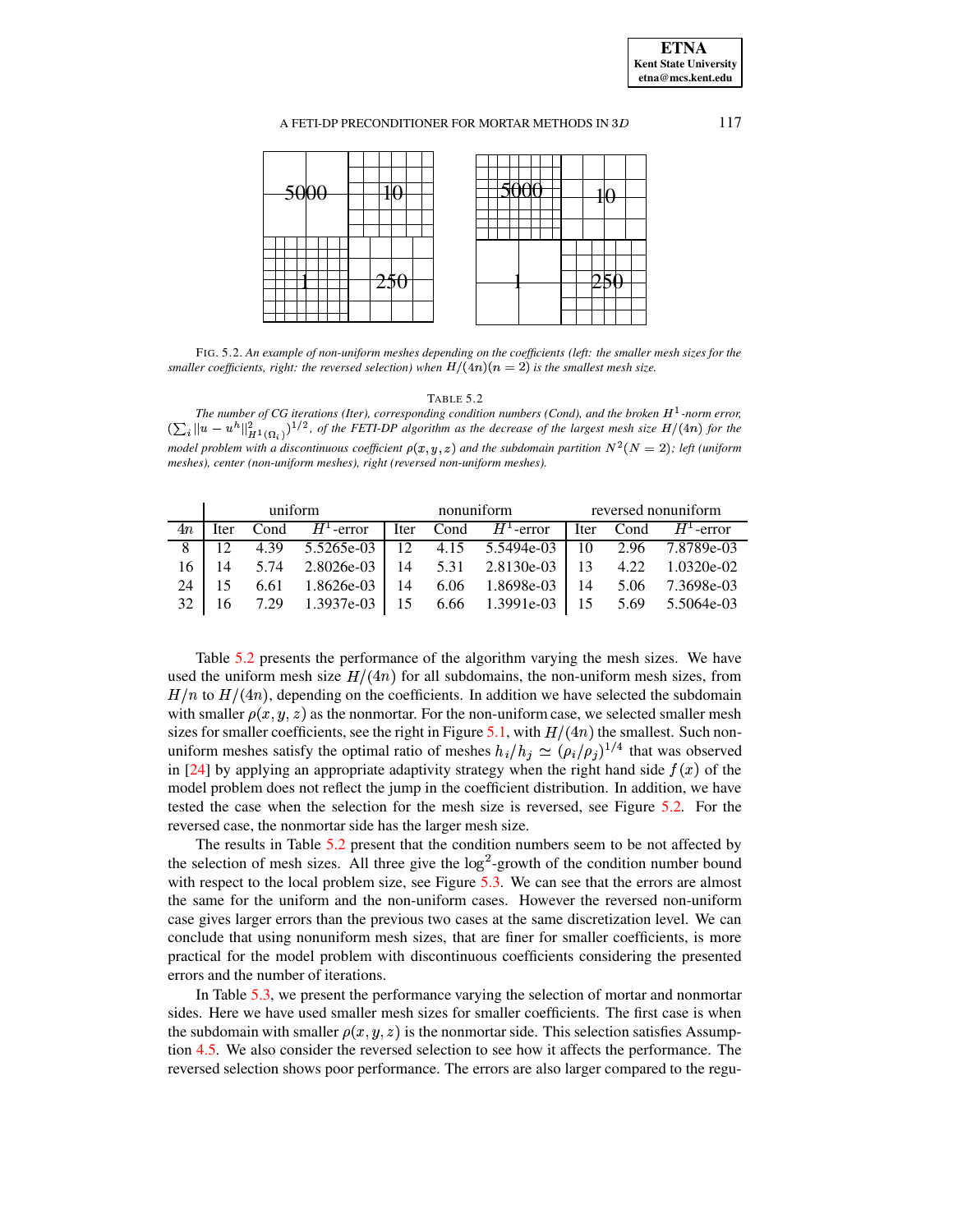

<span id="page-15-0"></span>FIG. 5.3. Plot of  $(cond/(1 + log(4n))^2)$  as the increase of the maximum number of nodes 4n, C1 : constant coefficient  $\rho(x, y, z) = 1$ , C2 : discontinuous  $\rho(x, y, z)$ , uniform meshes, C3 : discontinuous  $\rho(x, y, z)$ , nonuniform meshes,  $C4$ : discontinuous  $\rho(x, y, z)$ , reversed non-uniform meshes

<span id="page-15-1"></span>TABLE 5.3 The number of CG iterations (Iter), corresponding condition numbers (Cond), and the broken  $H^1$ -norm error,  $\left(\sum_i ||u-u^h||_{H^1(\Omega_i)}^2\right)^{1/2}$ , of the FETI-DP algorithm as the decrease of the largest mesh size  $H/(4n)$  for the model problem with a discontinuous coefficient  $\rho(x, y, z)$  and the subdomain partition  $N^2(N = 2)$ ; regular selection (the subdomain with the smaller  $\rho(x, y, x)$  is the nonmortar), reversed selection (the opposite).

|    |             |      | regular selection | reversed selection |            |                     |  |
|----|-------------|------|-------------------|--------------------|------------|---------------------|--|
| 4п | <b>Iter</b> | Cond | $H^1$ -error      | <b>Iter</b>        | Cond       | $H^1$ -error        |  |
| 8  | 12          | 4.15 | 5.5494e-03        | 31                 | 73.67      | 6.2726e-03          |  |
| 16 | 14          | 5.31 | 2.8130e-03        | 102                | $1.79e+03$ | 3.7076e-03          |  |
| 24 | 14          | 6.06 | 1.8698e-03        | 147                | $2.14e+03$ | 2.3687e-03          |  |
| 32 |             | 6.66 | 1.3991e-03        | 162                |            | 2.41e+03 1.8248e-03 |  |

lar selection at the same discretization level. We can conclude that the selection of nonmortar sides is important in obtaining a good performance of the Neumann-Dirichlet preconditioner while the selection of mesh sizes is not. A good mortar approximation can also be obtained from the regular selection.

In Table 5.4, we present the scalability of the algorithm as the increase of the number of subdomains when the local problem size is fixed. The number of iterations and the estimated condition numbers are shown. We perform tests varying the type of meshes; uniform meshes, non-uniform meshes, and reversed non-uniform meshes. In addition we perform tests varying the selection of the nonmortar sides; the regular selection and the reversed selection. The results also show that the performance depends on the selection of the nonmortar side and seem to be not affected by the type of meshes. Except the reversed selection of the nonmortar side, all gives a good scalability in terms of the number of subdomains.

In conclusion, the FETI-DP algorithm works efficiently for elliptic problems with jump coefficients when the selection of nonmortar sides satisfies Assumption 4.5. It even gives smaller condition numbers and the number of iterations than the case with  $\rho(x, y, z) = 1$ , see Figure 5.3.

Acknowledgments. The author is grateful to Professor Chang-Ock Lee at KAIST in South Korea for the valuable discussions and also thanks to the anonymous referees for the helpful comments.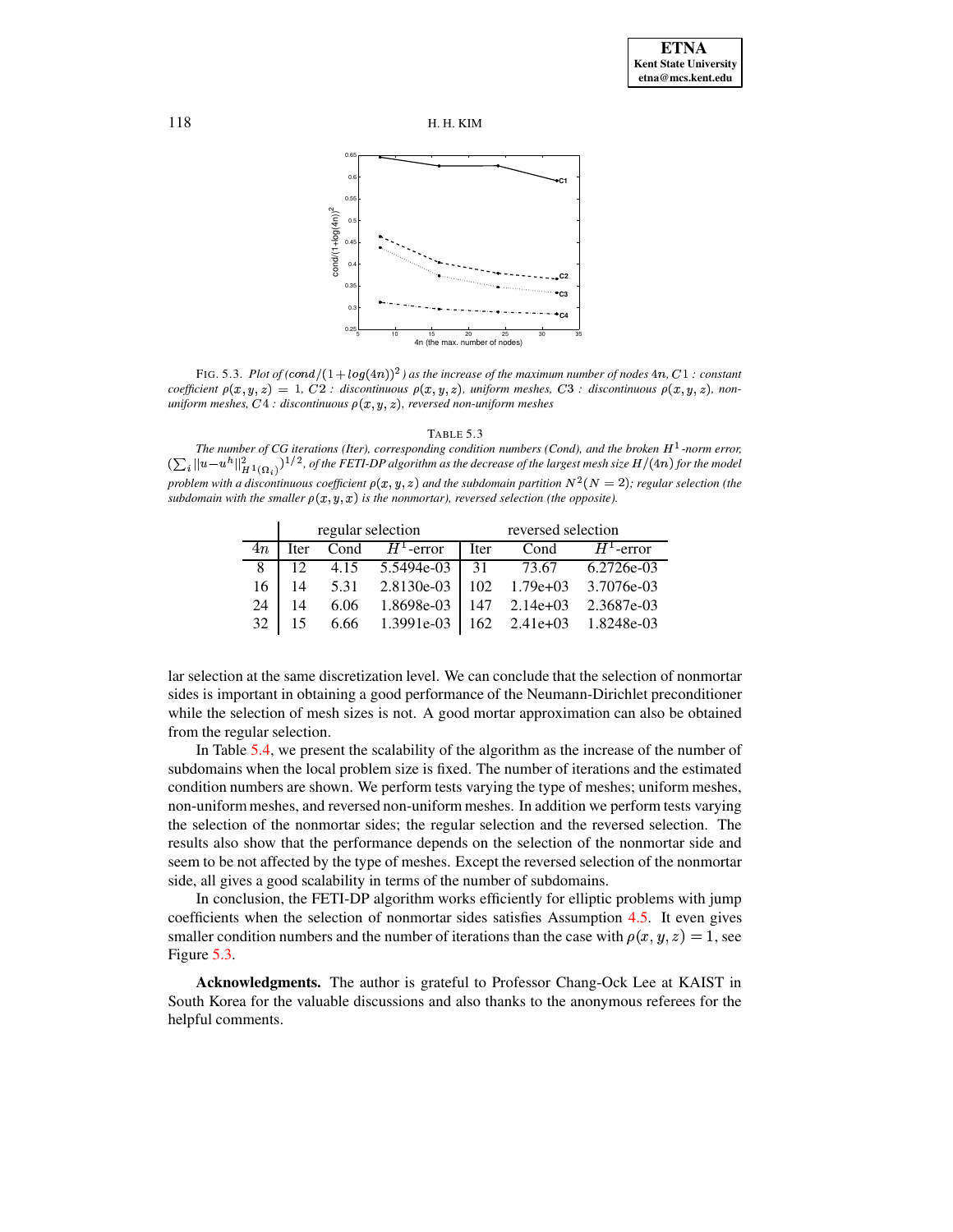#### A FETI-DP PRECONDITIONER FOR MORTAR METHODS IN 3D

TABLE 5.4

<span id="page-16-18"></span>The number of CG iterations (Iter) and corresponding condition numbers (Cond) of the FETI-DP algorithm as the increase of the number of subdomains for the model problem with a discontinuous coefficient  $\rho(x, y, z)$ ; top (varying the type of meshes), bottom (varying the selection of the nonmortar).

|         | uniform          |                   | nonuniform |      |      | reversed nonuniform |       |  |  |
|---------|------------------|-------------------|------------|------|------|---------------------|-------|--|--|
| $\,N^3$ | Iter             | Cond              | Iter       | Cond |      | Iter                | Cond  |  |  |
| $2^3$   | 14               | 6.11              | 12         | 4.15 |      | 10                  | 2.96  |  |  |
| $4^3$   | 14               | 5.63              | 14         | 5.03 |      | 13                  | 4.00  |  |  |
| $8^3$   | 15               | 5.73              | 14         | 5.10 |      | 13                  | 4.04  |  |  |
|         |                  | regular selection |            |      |      | reversed selection  |       |  |  |
|         | $\overline{N^3}$ | Iter              | Cond       |      | Iter |                     | Cond  |  |  |
|         | $2^3$            | 12                | 4.15       |      | 31   |                     | 73.67 |  |  |
|         | $\mathbf{4}^3$   | 14                | 5.03       |      | 52   |                     | 92.26 |  |  |
|         | $8^3$            | 14                | 5.10       |      | 56   |                     | 91.60 |  |  |

#### **REFERENCES**

- <span id="page-16-13"></span>[1] F. B. BELGACEM, The mortar finite element method with Lagrange multipliers, Numer. Math., 84 (1999), pp. 173-197.
- <span id="page-16-14"></span>[2] F. B. BELGACEM AND Y. MADAY, The mortar element method for three dimensional finite elements, Math. Model. Numer. Anal., 31 (1997), pp. 289-302.
- <span id="page-16-17"></span><span id="page-16-8"></span>[3] D. BRAESS, Finite Elements, Cambridge University Press, Cambridge, 1997.
- [4] N. DOKEVA, M. DRYJA, AND W. PROSKUROWSKI, A FETI-DP preconditioner with a special scaling for mortar discretization of elliptic problems with discontinuous coefficients, SIAM J. Numer. Anal., 44 (2006), pp. 283-299.
- <span id="page-16-5"></span>[5] M. DRYJA AND O. B. WIDLUND, A FETI-DP method for a mortar discretization of elliptic problems, in Recent Developments in Domain Decomposition Methods (Zürich, 2001), Lect. Notes Comput. Sci. Eng., Vol. 23, Springer, Berlin, 2002, pp. 41-52.
- <span id="page-16-6"></span> $[6]$ -, A generalized FETI-DP method for a mortar discretization of elliptic problems, in Domain Decomposition Methods in Science and Engineering (Cocoyoc, Mexico, 2002), UNAM, Mexico City, 2003, pp. 27-38.
- <span id="page-16-0"></span>[7] C. FARHAT, M. LESOINNE, P. LETALLEC, K. PIERSON, AND D. RIXEN, FETI-DP: a dual-primal unified FETI method. I. A faster alternative to the two-level FETI method, Internat. J. Numer. Methods Engrg., 50 (2001), pp. 1523-1544.
- <span id="page-16-1"></span>[8] C. FARHAT, M. LESOINNE, AND K. PIERSON, A scalable dual-primal domain decomposition method, Numer. Linear Algebra Appl., 7 (2000), pp. 687-714.
- <span id="page-16-15"></span>[9] C. KIM, R. D. LAZAROV, J. E. PASCIAK, AND P. S. VASSILEVSKI, Multiplier spaces for the mortar finite element method in three dimensions, SIAM J. Numer. Anal., 39 (2001), pp. 519-538.
- <span id="page-16-16"></span>[10] H. H. KIM, M. DRYJA, AND O. B. WIDLUND, A BDDC algorithm for problems with mortar discretization, Technical Report 873, Department of Computer Science, Courant Institute, New York University, 2005.
- <span id="page-16-7"></span>[11] H. H. KIM AND C.-O. LEE, A preconditioner for the FETI-DP formulation with mortar methods in two dimensions, SIAM J. Numer. Anal., 42 (2005), pp. 2159-2175.
- <span id="page-16-11"></span>[12] A. KLAWONN AND O. RHEINBACH, A parallel implementation of Dual-Primal FETI methods for three dimensional linear elasticity using a transformation of basis, SIAM J. Sci. Comput., 28 (2006), pp. 1886-1906.
- <span id="page-16-12"></span>-, Robust FETI-DP methods for heterogeneous three dimensional elasticity problems, Comput. Methods  $\lceil 13 \rceil$ Appl. Mech. Engrg., 196 (2007), pp. 1400-1414.
- <span id="page-16-4"></span>[14] A. KLAWONN, O. RHEINBACH, AND O. B. WIDLUND, Some computational results for Dual-Primal FETI methods for elliptic problems in 3D, in The 15th International Conference in Domain Decomposition Methods, Berlin, 2003.
- <span id="page-16-9"></span>[15] A. KLAWONN AND O. B. WIDLUND, Dual-Primal FETI methods for linear elasticity, Comm. Pure Appl. Math., 59 (2006), pp. 1523-1572.
- <span id="page-16-2"></span>[16] A. KLAWONN, O. B. WIDLUND, AND M. DRYJA, Dual-primal FETI methods for three-dimensional elliptic problems with heterogeneous coefficients, SIAM J. Numer. Anal., 40 (2002), pp. 159-179.
- <span id="page-16-3"></span>-, Dual-primal FETI methods with face constraints, in Recent Developments in Domain Decomposition  $[17]$ Methods (Zürich, 2001), Lect. Notes Comput. Sci. Eng., Vol. 23, Springer, Berlin, 2002, pp. 27–40.
- <span id="page-16-10"></span>[18] J. LI AND O. WIDLUND, FETI-DP, BDDC, and block Cholesky methods, Internat. J. Numer. Methods Engrg.,

119

**ETNA Kent State University**  $etna@mcs. kent.edu$